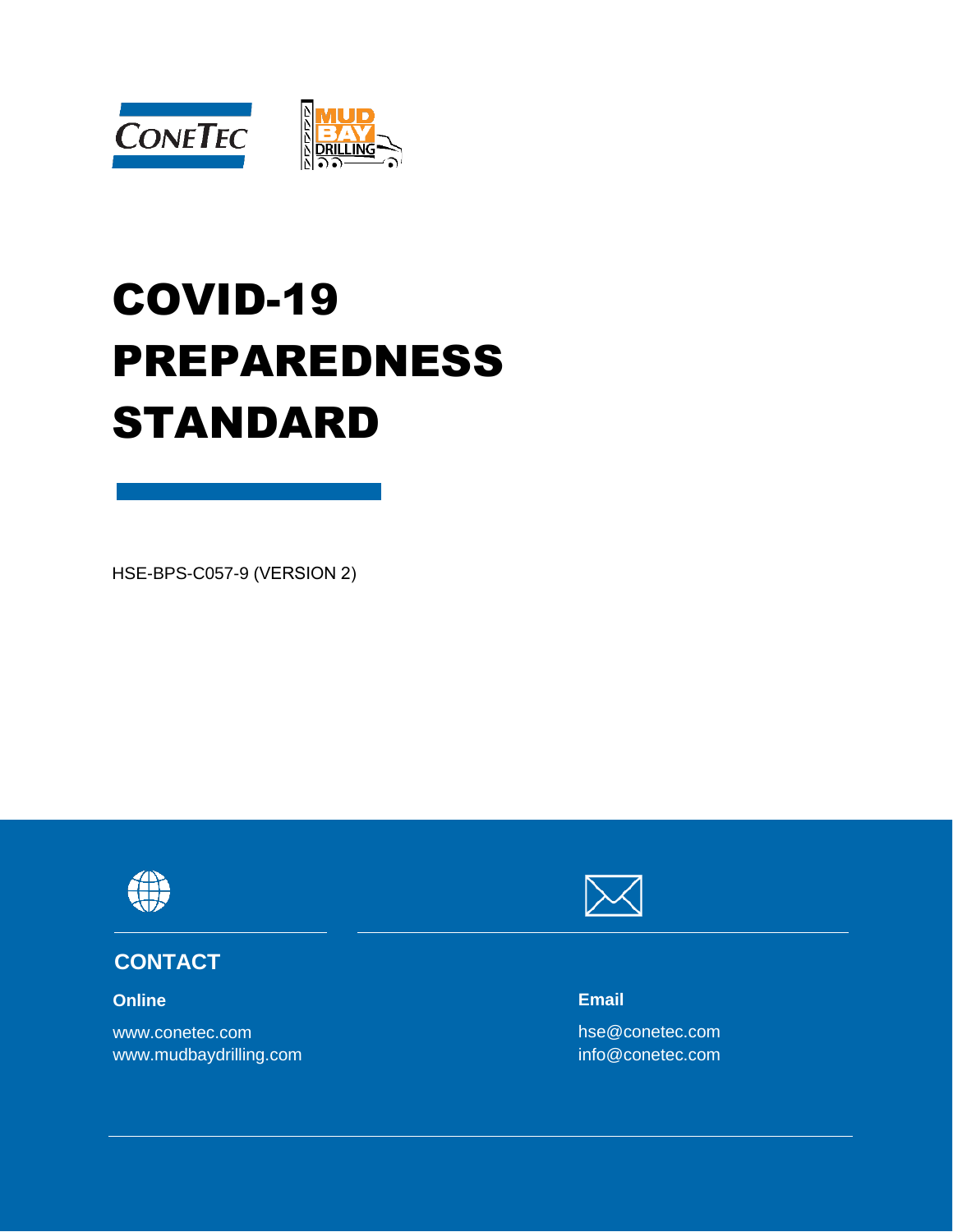

# **TABLE OF CONTENTS**

| COVID-19 RISK LEVELS AND CONTROLS - A PHASED APPROACH 6    |  |
|------------------------------------------------------------|--|
|                                                            |  |
|                                                            |  |
|                                                            |  |
|                                                            |  |
|                                                            |  |
|                                                            |  |
|                                                            |  |
|                                                            |  |
|                                                            |  |
| HAND HYGIENE, SURFACE CLEANING, AND TOILETRY FACILITIES 16 |  |
|                                                            |  |
|                                                            |  |
|                                                            |  |
|                                                            |  |
|                                                            |  |
|                                                            |  |
|                                                            |  |
|                                                            |  |
|                                                            |  |
|                                                            |  |
|                                                            |  |

| Uncontrolled when printed. Current revision of this document is available in Microsoft Teams/SharePoint. |                    |                     |                    |              |  |
|----------------------------------------------------------------------------------------------------------|--------------------|---------------------|--------------------|--------------|--|
| Reference(s)<br>HSE-POL-B008                                                                             |                    |                     |                    |              |  |
|                                                                                                          |                    |                     |                    |              |  |
| <b>Revision Date</b>                                                                                     | <b>Modified By</b> | <b>Revision No.</b> | <b>Approved By</b> | Page         |  |
| May 26, 2020                                                                                             | Cathy Newbigging   |                     | Rob Coates         | Page 2 of 25 |  |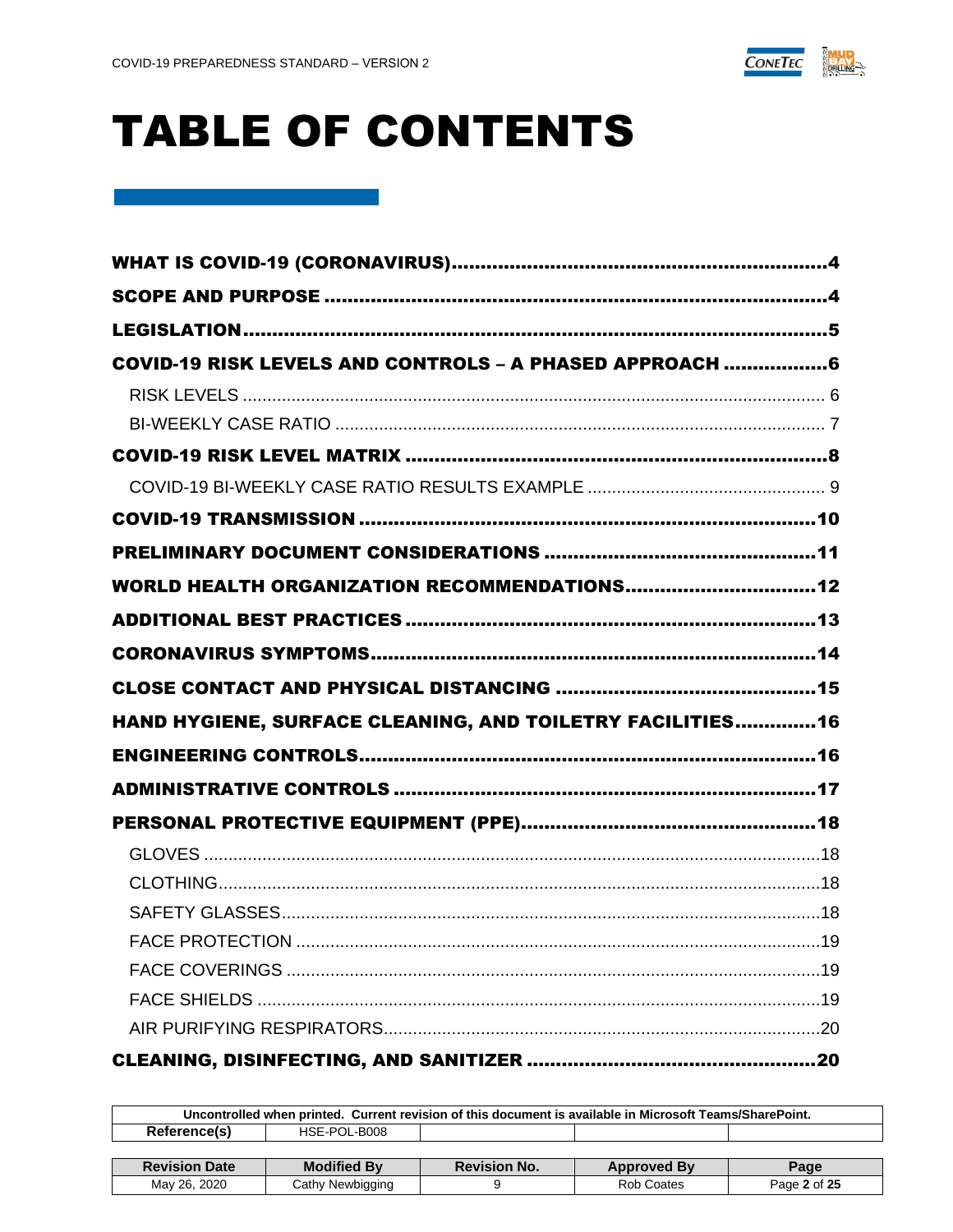

| SELF-MONITORING, SELF-ISOLATION, AND ISOLATION 22 |  |
|---------------------------------------------------|--|
|                                                   |  |
|                                                   |  |
|                                                   |  |

| Uncontrolled when printed. Current revision of this document is available in Microsoft Teams/SharePoint. |                    |                     |                    |              |  |  |
|----------------------------------------------------------------------------------------------------------|--------------------|---------------------|--------------------|--------------|--|--|
| Reference(s)<br>HSE-POL-B008                                                                             |                    |                     |                    |              |  |  |
|                                                                                                          |                    |                     |                    |              |  |  |
| <b>Revision Date</b>                                                                                     | <b>Modified By</b> | <b>Revision No.</b> | <b>Approved By</b> | Page         |  |  |
| May 26, 2020                                                                                             | Cathy Newbigging   |                     | Rob Coates         | Page 3 of 25 |  |  |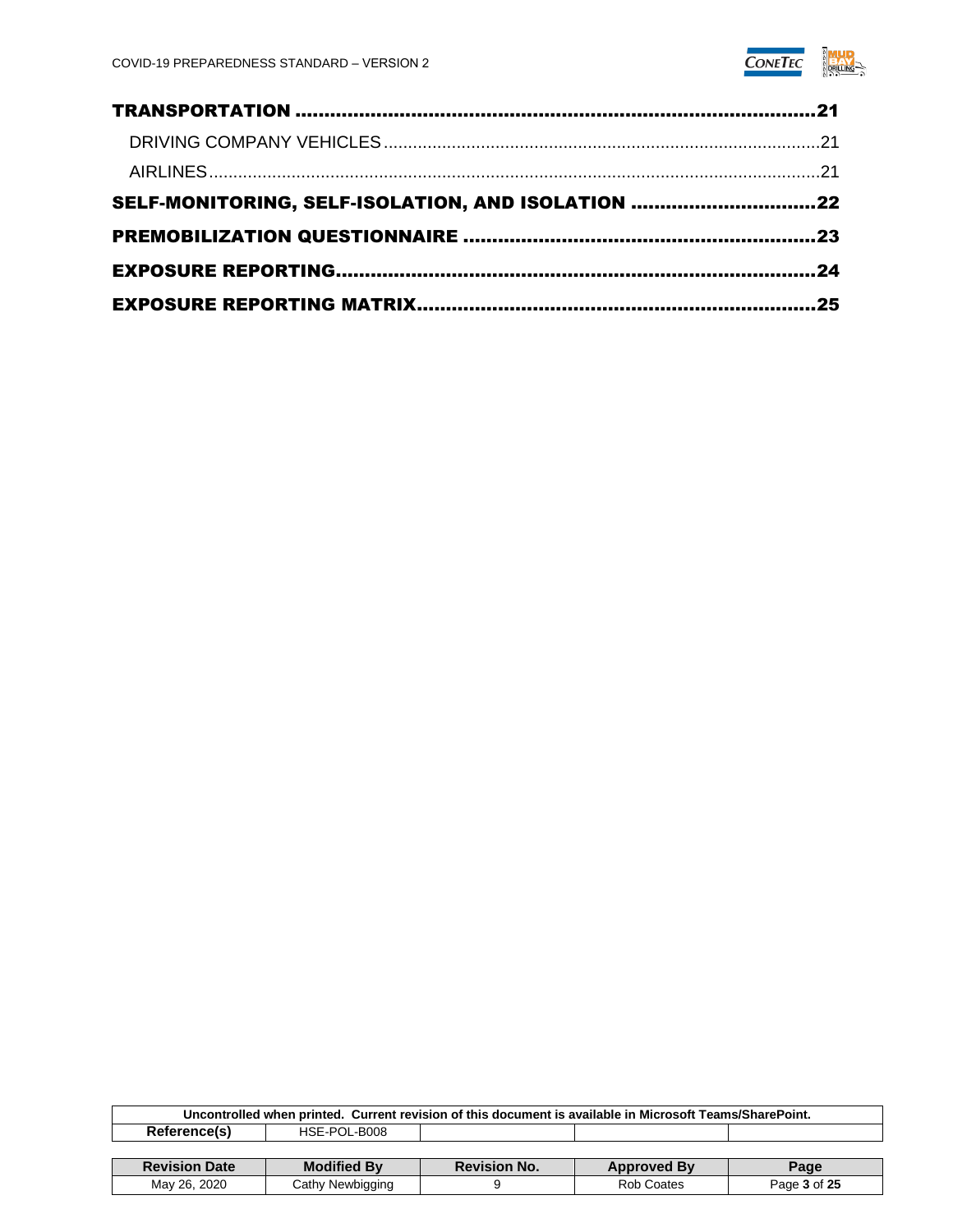

### <span id="page-3-0"></span>WHAT IS COVID-19 (CORONAVIRUS)

Coronaviruses (CoV) are a large family of viruses that are common and are typically associated with mild illnesses, like the common cold. A novel coronavirus (nCoV) is a new strain that has not been previously identified in humans. The severe diseases have included:

- Middle East Respiratory Syndrome (MERS-CoV) (first reported in 2012, all cases have been linked to countries in or near the Arabian Peninsula)
- [Severe Acute Respiratory Syndrome](https://www.ccohs.ca/oshanswers/diseases/sars.html) (SARS-CoV)



**A new coronavirus was identified in China (Wuhan City) and was initially known as 2019 Novel Coronavirus (2019-nCoV). It has been now formally named COVID-19. The case was reported on December 31st, 2019, and confirmation of the coronavirus identification occurred on January 7th, 2020.**

### <span id="page-3-1"></span>SCOPE AND PURPOSE

This document covers the general precautions we shall take to help lower the spread of coronaviruses and protect the health and safety of our staff.

For more information refer to our Pandemic Disease Standard.

Our revised standard provides a phased approach to preparedness and control measures. Risk levels are now established. As we learn more about the virus, how to better protect the health of people, and create new control measures, stipulations may either increase or relax.

**This version is our 2nd major revision to COVID-19 Preparedness.**

| Uncontrolled when printed. Current revision of this document is available in Microsoft Teams/SharePoint. |                    |                     |                    |              |  |  |
|----------------------------------------------------------------------------------------------------------|--------------------|---------------------|--------------------|--------------|--|--|
| Reference(s)<br>HSE-POL-B008                                                                             |                    |                     |                    |              |  |  |
|                                                                                                          |                    |                     |                    |              |  |  |
| <b>Revision Date</b>                                                                                     | <b>Modified By</b> | <b>Revision No.</b> | <b>Approved By</b> | Page         |  |  |
| May 26, 2020                                                                                             | Cathy Newbigging   |                     | Rob Coates         | Page 4 of 25 |  |  |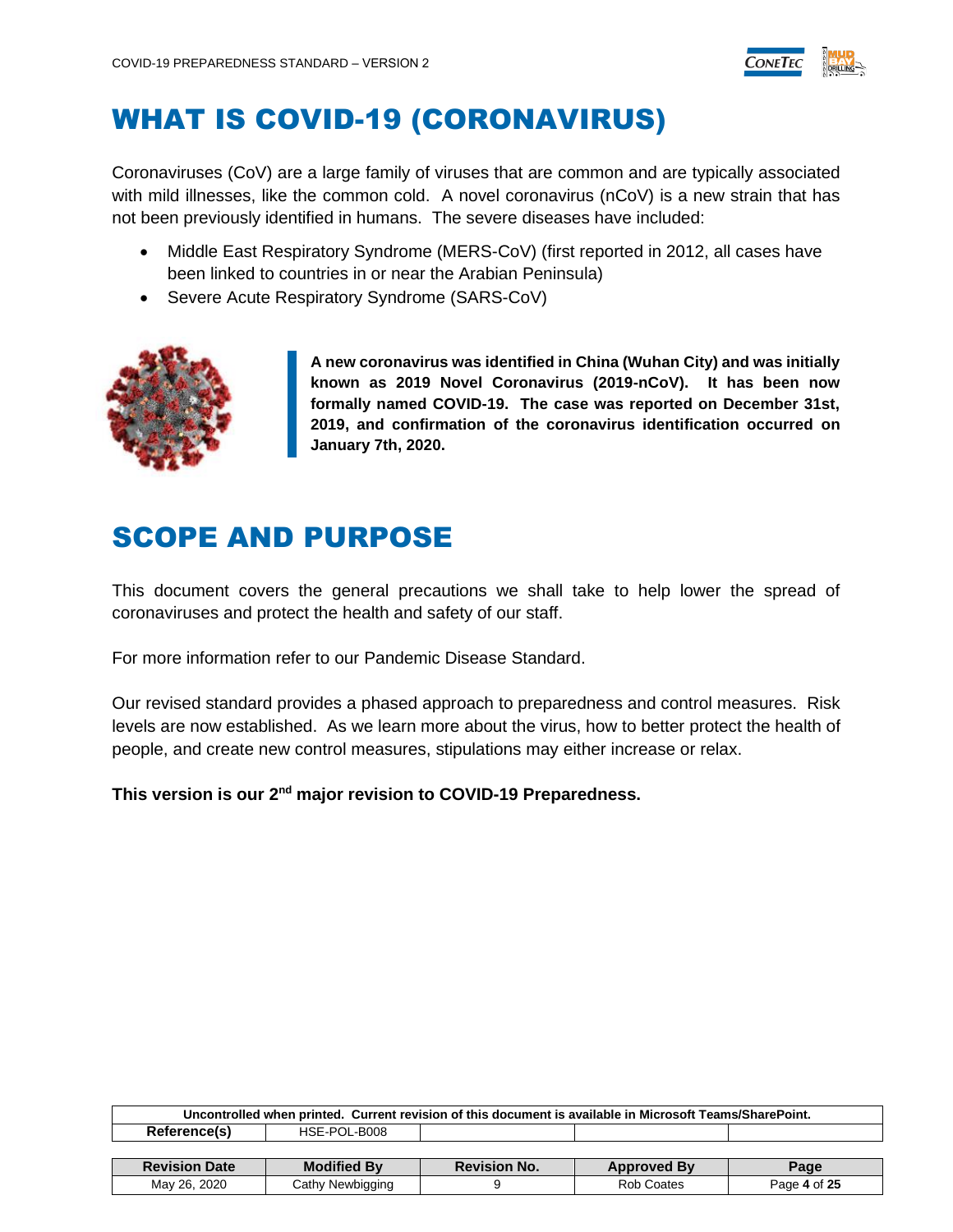

### <span id="page-4-0"></span>LEGISLATION

As it stands from the current revision date of this document, guidelines for protection of workers from COVID-19 in occupational health and safety organizations such as CCOHS and OHSA offer information to support the health and safety of our staff. We value this information and as such are utilizing recommendations and guidelines in an applicable manner for our operations. Nothing has been released at this time in regulations specifically to COVID-19, however we do respect the pandemic and disease control legislation already in place for the jurisdictions we perform work.

The COVID-19 outbreak information changes rapidly. Governments, OHS organizations, and companies like our own are learning and following data and news releases daily. We will continue to follow these closely and ensure our staff are made aware of updates in the form of Situation Reports (SITREPs) and other correspondence so that we can ensure compliance is maintained and revise documents including our COVID Amendment SOP document.

<span id="page-4-1"></span>**All staff and business units MUST also follow the jurisdictional laws in their region. Ensure you comply to the most stringent standard between our policies and that of local government agencies.**

| Uncontrolled when printed. Current revision of this document is available in Microsoft Teams/SharePoint. |                    |                     |                    |              |  |
|----------------------------------------------------------------------------------------------------------|--------------------|---------------------|--------------------|--------------|--|
| Reference(s)                                                                                             | HSE-POL-B008       |                     |                    |              |  |
|                                                                                                          |                    |                     |                    |              |  |
| <b>Revision Date</b>                                                                                     | <b>Modified By</b> | <b>Revision No.</b> | <b>Approved By</b> | Page         |  |
| May 26, 2020                                                                                             | Cathy Newbigging   |                     | Rob Coates         | Page 5 of 25 |  |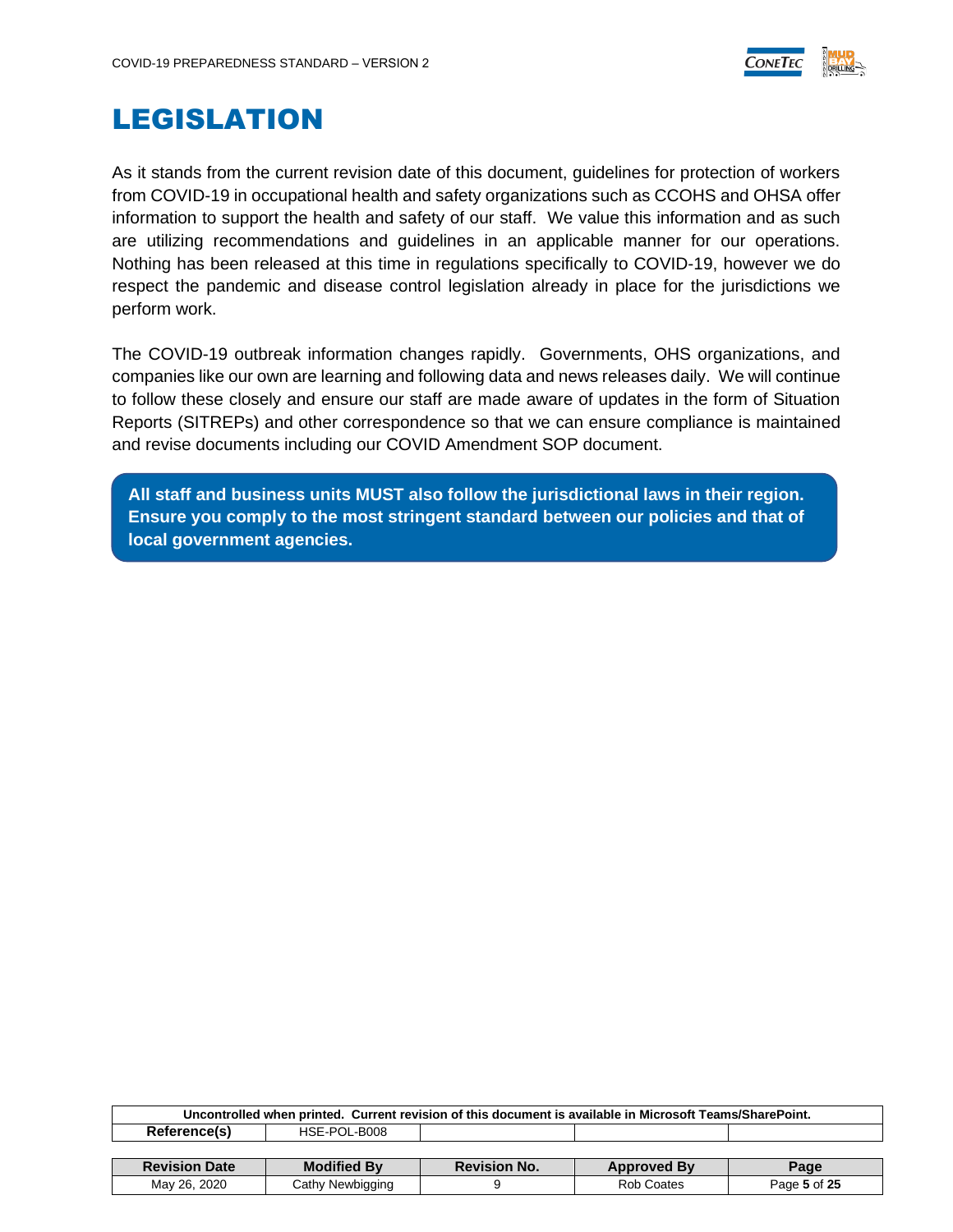

# COVID-19 RISK LEVELS AND CONTROLS – A PHASED APPROACH

As the risk presented by COVID-19 changes, our response must also change. At any time, each business unit may have a different risk level. The Bi-Weekly Case Ratio is useful criteria to establish the risk level. The Regional Manager may elevate beyond this guidance as they see fit. They may also reduce controls below this guidance so long as they seek HSE Director consultation.

Refer to the COVID-19 Risk Matrix for details. Subsequent information is provided for each risk level.

> **IMPORTANT NOTE: Regardless of the controls listed for each risk level, personnel must respect and follow the most stringent standards put in place by relevant authorities in your place(s) of work.**

Examples include:

- Federal / regional governments
- **•** Local / municipal governments
- Regional management
- Our parent companies
- **Our clients**

#### <span id="page-5-0"></span>RISK LEVELS

The following are our 4 risk levels:

- **RES-1 VERY LOW RISK**
- RES-2 LOW RISK
- RES-3 MEDIUM RISK
- <span id="page-5-1"></span> $RES-4$  – HIGH RISK

| Uncontrolled when printed. Current revision of this document is available in Microsoft Teams/SharePoint. |                    |                     |                    |      |  |  |
|----------------------------------------------------------------------------------------------------------|--------------------|---------------------|--------------------|------|--|--|
| Reference(s)<br>HSE-POL-B008                                                                             |                    |                     |                    |      |  |  |
|                                                                                                          |                    |                     |                    |      |  |  |
|                                                                                                          |                    |                     |                    |      |  |  |
| <b>Revision Date</b>                                                                                     | <b>Modified By</b> | <b>Revision No.</b> | <b>Approved By</b> | Page |  |  |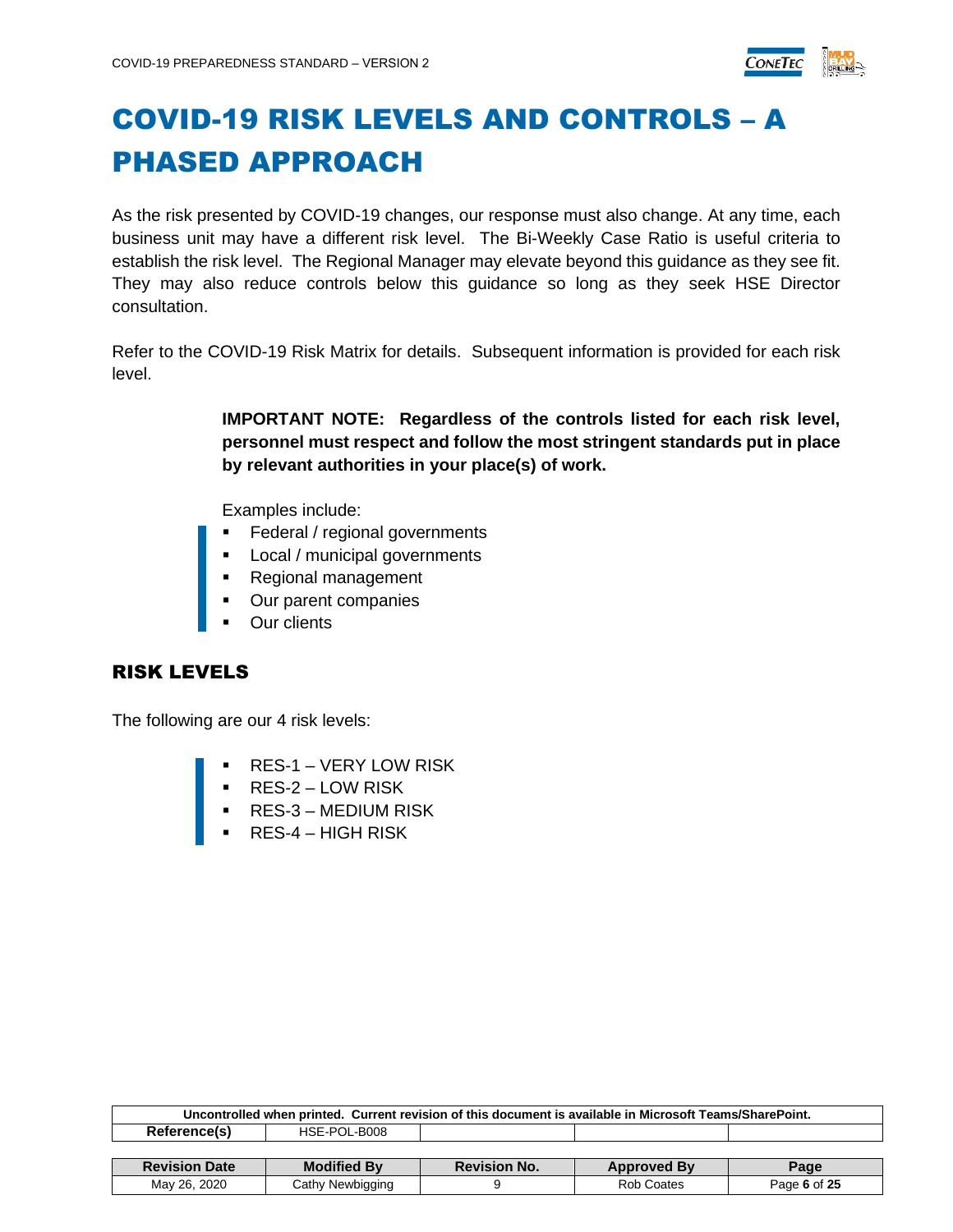

#### BI-WEEKLY CASE RATIO

The Bi-Weekly Case Ratio helps quantify the risk for our operations with the help of our COVID-19 Risk Level Matrix. By considering the recent new case numbers we can establish where areas have less risk and relax controls and where we must stay diligent and maintain, or in some cases, increase controls.

If your region of work is not listed in our stats release, ask HSE for assistance.

Bi-Weekly Case Ratio = (Previous 14 Day New Cases / 14) x (1,000,000 / population)

Example: Alberta, Canada on May 20, 2020.  $=(823 / 14) \times (1,000,000 / 4,413,146)$ = **13.32**

Staff conducting these assessments must ensure information is coming from credible sources and evaluate this information critically. Some regions worldwide have not been able to conduct enough tests to confirm COVID-19 cases, meaning that the true case numbers may be higher. Management should:

- Qualitatively evaluate access to healthcare and testing in their region where possible.
- Quantitatively determine the percent positive tests in their region as locally as possible. Generally, under 2% of tests returning positive indicates widely available testing and accurate caseload statistics. Over 10% of tests returning positive suggests that testing is not widely available and true case numbers are likely higher.

If you believe that information available for your region is not accurate, discuss this with your manager.

| Uncontrolled when printed. Current revision of this document is available in Microsoft Teams/SharePoint. |                    |                     |                    |      |  |  |
|----------------------------------------------------------------------------------------------------------|--------------------|---------------------|--------------------|------|--|--|
| Reference(s)<br>HSE-POL-B008                                                                             |                    |                     |                    |      |  |  |
|                                                                                                          |                    |                     |                    |      |  |  |
|                                                                                                          |                    |                     |                    |      |  |  |
| <b>Revision Date</b>                                                                                     | <b>Modified By</b> | <b>Revision No.</b> | <b>Approved By</b> | Page |  |  |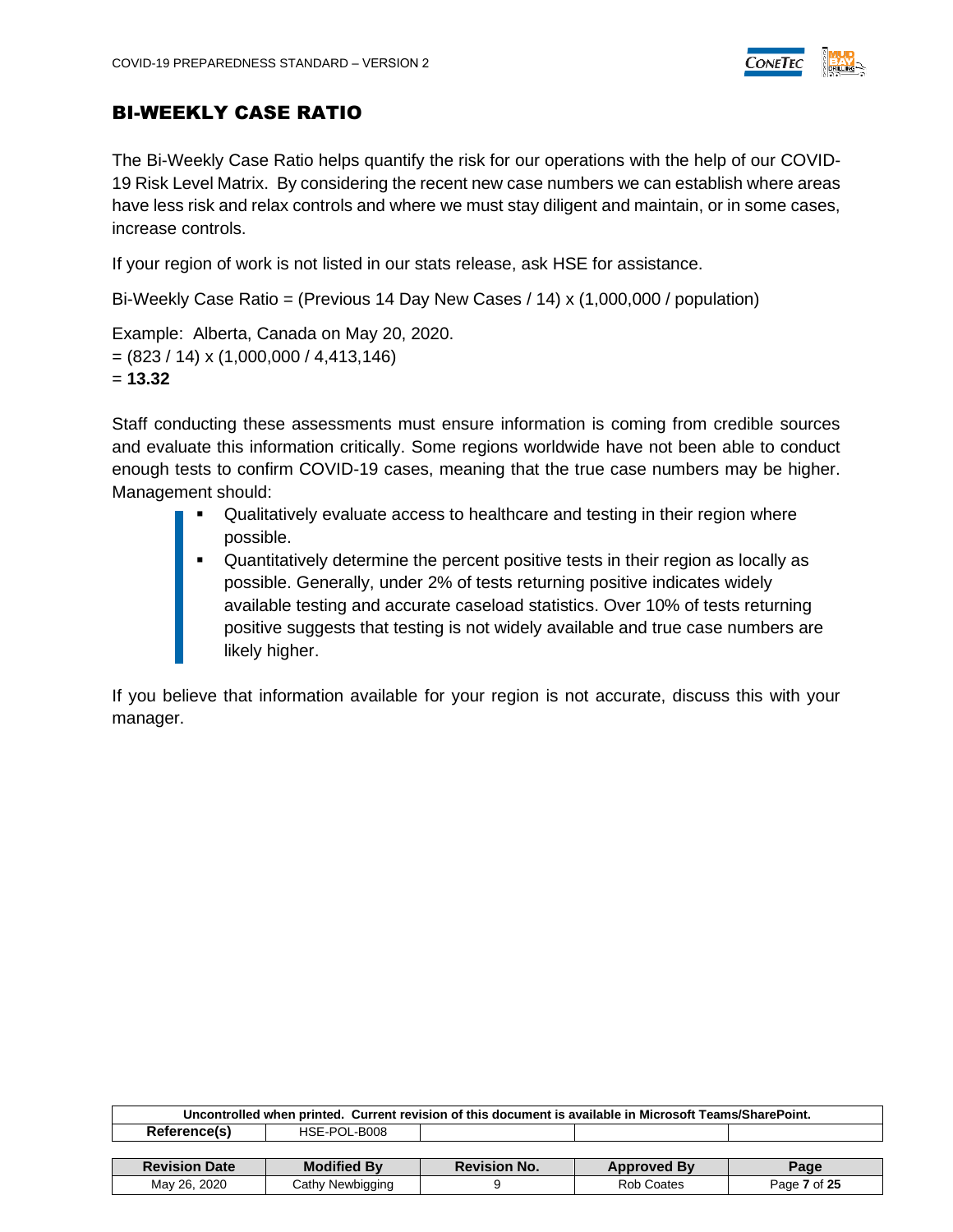

### <span id="page-7-0"></span>COVID-19 RISK LEVEL MATRIX

| <b>CONDITIONS</b>                                                         | <b>RES-1</b><br>(VERY LOW RISK)                     | <b>RES-2</b><br>(LOW RISK)                                                                                                                                                                                          | <b>RES-3</b><br>(MEDIUM RISK)                                                                                                                       | <b>RES-4</b><br>(HIGH RISK)                                                |
|---------------------------------------------------------------------------|-----------------------------------------------------|---------------------------------------------------------------------------------------------------------------------------------------------------------------------------------------------------------------------|-----------------------------------------------------------------------------------------------------------------------------------------------------|----------------------------------------------------------------------------|
| <b>Bi-Weekly Case</b><br><b>Ratio</b>                                     | Less than 0.50                                      | 0.50 to 20.00                                                                                                                                                                                                       | 20.01 to 100.00                                                                                                                                     | Greater than 100.00                                                        |
| <b>Airlines</b>                                                           | Follow Transportation<br>Section                    | Follow Transportation<br>Section - Note the<br>heightened<br>requirements                                                                                                                                           | Follow Transportation<br>Section - Note the<br>heightened<br>requirements                                                                           | No domestic or<br>international flights<br>without HSE and CEO<br>consent. |
| <b>Non-essential</b><br><b>Travel</b>                                     | Permitted                                           | Permitted with<br>local management<br>consent                                                                                                                                                                       | Restricted - Only<br>permitted with HSE<br>Director and Regional<br>Management consent                                                              | <b>Prohibited - Consult</b><br>CEO for extenuating<br>circumstances        |
| <b>Vehicles</b>                                                           | Follow normal driving<br>standards                  | Follow the<br><b>Transportation Section</b>                                                                                                                                                                         | Follow the<br><b>Transportation Section</b>                                                                                                         |                                                                            |
| <b>PPE</b> in Office<br>and Lab<br><b>Environment</b>                     | Follow normal hygiene<br>requirements               | Glasses and face<br>Glasses and face<br>covering in communal<br>covering when in close<br>areas and close<br>contact - Gloves when<br>contact - Gloves when<br>touching common<br>touching common<br>tools<br>tools |                                                                                                                                                     | No personnel<br>permitted in office<br>without HSE and CEO<br>consent      |
| <b>PPE in Shop</b><br><b>Environment</b>                                  | Follow normal hygiene<br>requirements               | Glasses and face<br>covering when in close<br>contact - Task specific<br>gloves are mandatory<br>at all times                                                                                                       | Face shield with face<br>covering or respirator<br>(N95 or higher) when<br>in close contact - Task<br>specific gloves are<br>mandatory at all times | Full COVID-19 PPE<br>requirements - HSE<br>and CEO consent to<br>work      |
| <b>PPE</b> in Field<br><b>Environment</b>                                 | Follow normal hygiene<br>requirements               | Glasses and face<br>covering when in close<br>contact - Task specific<br>gloves are mandatory<br>at all times                                                                                                       | Face shield with face<br>covering or respirator<br>(N95 or higher) when<br>in close contact - Task<br>specific gloves are<br>mandatory at all times | Full COVID-19 PPE<br>requirements - HSE<br>and CEO consent to<br>work      |
| <b>Physical</b><br><b>Distancing</b>                                      | Recommended as<br>appropriate                       | Required                                                                                                                                                                                                            | Required                                                                                                                                            | Required                                                                   |
| <b>Pre-Mob</b><br>Questionnaire                                           | Not required. Follow<br>directions on<br>timesheets | Complete<br>questionnaire as<br>stipulated regionally                                                                                                                                                               | Complete<br>questionnaire as<br>stipulated regionally                                                                                               | Complete<br>questionnaire as<br>stipulated regionally                      |
| Preliminary<br><b>Document</b><br><b>Considerations</b><br><b>Section</b> | Review                                              | Review                                                                                                                                                                                                              | Review                                                                                                                                              | Review                                                                     |
| <b>WHO Section</b>                                                        | Review                                              | Review                                                                                                                                                                                                              | Review                                                                                                                                              | Review                                                                     |
| <b>Additional Best</b><br><b>Practices</b><br><b>Section</b>              | Review                                              | Review                                                                                                                                                                                                              | Review                                                                                                                                              | Review                                                                     |

| Uncontrolled when printed. Current revision of this document is available in Microsoft Teams/SharePoint. |                    |                     |                    |      |  |
|----------------------------------------------------------------------------------------------------------|--------------------|---------------------|--------------------|------|--|
| Reference(s)<br>HSE-POL-B008                                                                             |                    |                     |                    |      |  |
|                                                                                                          |                    |                     |                    |      |  |
|                                                                                                          |                    |                     |                    |      |  |
| <b>Revision Date</b>                                                                                     | <b>Modified By</b> | <b>Revision No.</b> | <b>Approved By</b> | Page |  |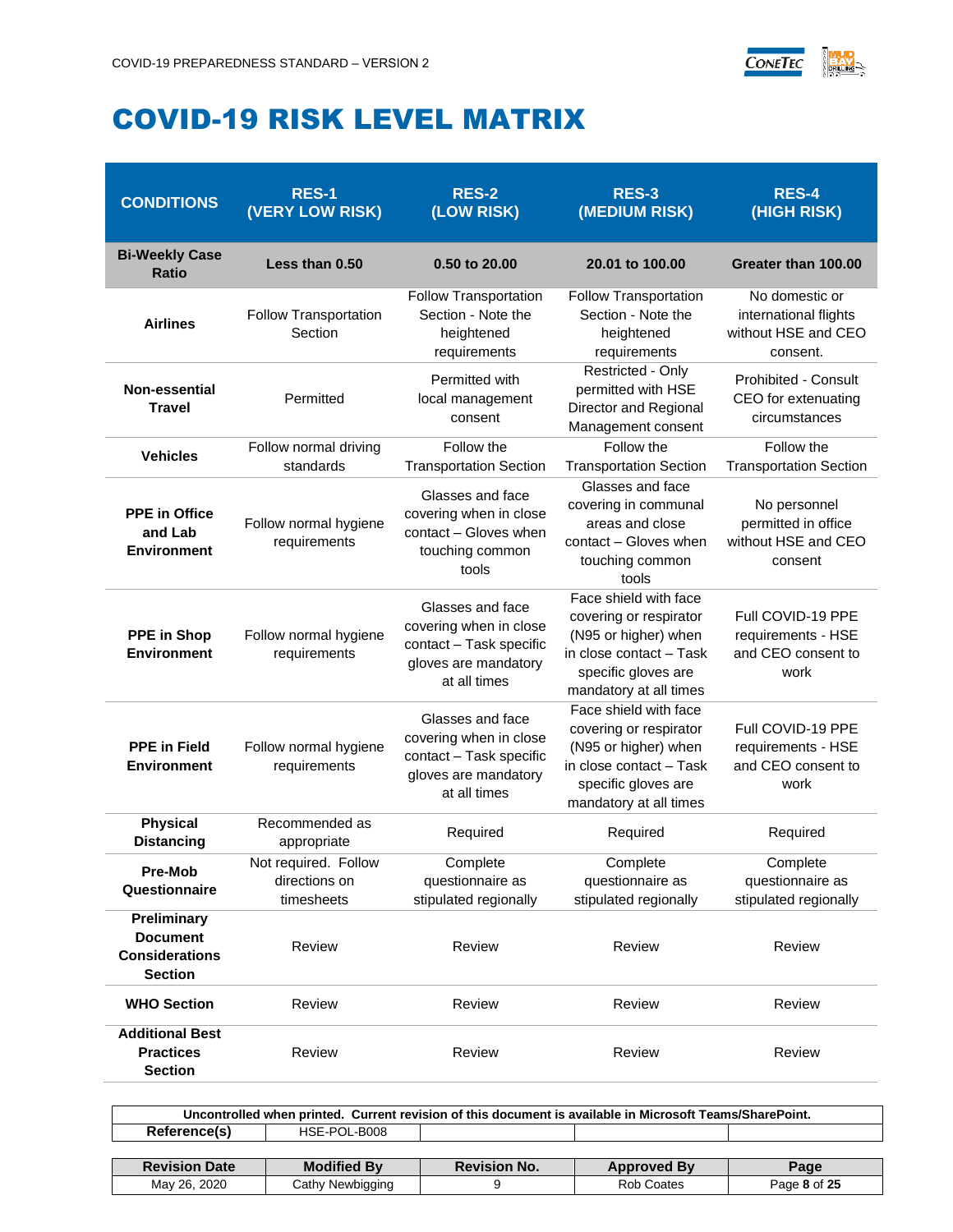

#### <span id="page-8-0"></span>COVID-19 BI-WEEKLY CASE RATIO RESULTS EXAMPLE

|                       |                      | May    | May    | May    | May    | May    | May    |
|-----------------------|----------------------|--------|--------|--------|--------|--------|--------|
| Country               | State / Province     | 26     | 25     | 24     | 23     | 22     | 21     |
| <b>Australia</b>      |                      | 0.47   | 0.48   | 0.47   | 0.50   | 0.51   | 0.52   |
| <b>Brazil</b>         |                      | 71.85  | 69.47  | 67.43  | 64.39  | 62.41  | 58.85  |
| Canada                |                      | 29.20  | 29.66  | 29.89  | 30.01  | 30.25  | 30.95  |
| Canada                | Alberta              | 9.00   | 9.37   | 9.82   | 10.70  | 11.36  | 12.16  |
| Canada                | <b>BC</b>            | 2.36   | 2.31   | 2.46   | 2.46   | 2.53   | 2.68   |
| Canada                | Manitoba             | 0.16   | 0.16   | 0.26   | 0.41   | 0.41   | 0.36   |
| Canada                | <b>New Brunswick</b> | 0.18   | 0.09   | 0.09   | 0.09   | 0.09   | 0.09   |
| Canada                | Newfoundland         | 0.00   | 0.00   | 0.00   | 0.00   | 0.00   | 0.00   |
| Canada                | <b>Nova Scotia</b>   | 2.41   | 2.34   | 2.34   | 2.78   | 2.92   | 2.85   |
| Canada                | Nunavut              | 0.00   | 0.00   | 0.00   | 0.00   | 0.00   | 0.00   |
| Canada                | <b>NWT</b>           | 0.00   | 0.00   | 0.00   | 0.00   | 0.00   | 0.00   |
| Canada                | Ontario              | 25.65  | 26.01  | 25.55  | 24.74  | 24.42  | 24.60  |
| Canada                | PEI                  | 0.00   | 0.00   | 0.00   | 0.00   | 0.00   | 0.00   |
| Canada                | Quebec               | 79.25  | 80.44  | 81.91  | 83.26  | 84.42  | 86.65  |
| Canada                | Saskatchewan         | 3.69   | 3.99   | 4.11   | 4.65   | 5.02   | 5.50   |
| Canada                | Yukon                | 0.00   | 0.00   | 0.00   | 0.00   | 0.00   | 0.00   |
| Chile                 |                      | 172.95 | 164.32 | 150.49 | 142.78 | 134.22 | 123.43 |
| China                 |                      | 0.00   | 0.00   | 0.00   | 0.00   | 0.00   | 0.00   |
| France                |                      | 5.83   | 6.30   | 6.41   | 6.51   | 6.73   | 6.99   |
| Italy                 |                      | 11.03  | 12.22  | 12.74  | 13.06  | 13.55  | 14.35  |
| Mexico                |                      | 20.10  | 19.29  | 18.64  | 17.97  | 17.20  | 16.61  |
| Peru                  |                      | 125.18 | 119.68 | 114.25 | 110.10 | 108.17 | 109.02 |
| Russia                |                      | 63.68  | 64.65  | 65.98  | 67.16  | 67.84  | 68.72  |
| <b>United Kingdom</b> |                      | 38.66  | 40.14  | 42.51  | 44.11  | 45.09  | 46.53  |
| <b>USA</b>            |                      | 66.38  | 67.41  | 67.23  | 67.32  | 67.92  | 68.61  |
| <b>USA</b>            | Alabama              | 73.50  | 64.97  | 66.78  | 60.69  | 59.53  | 59.27  |
| <b>USA</b>            | Alaska               | 2.14   | 2.04   | 2.04   | 2.43   | 2.53   | 2.24   |
| <b>USA</b>            | California           | 49.77  | 48.68  | 47.41  | 46.30  | 45.40  | 46.44  |
| <b>USA</b>            | Colorado             | 55.13  | 54.69  | 55.95  | 57.39  | 58.26  | 60.20  |
| <b>USA</b>            | Florida              | 33.58  | 35.31  | 33.38  | 32.91  | 33.32  | 32.01  |
| <b>USA</b>            | <b>Illinois</b>      | 169.42 | 185.59 | 184.17 | 179.35 | 179.17 | 179.90 |
| <b>USA</b>            | Louisiana            | 91.31  | 91.15  | 84.51  | 85.34  | 92.22  | 88.86  |
| <b>USA</b>            | <b>Massachusetts</b> | 147.03 | 151.62 | 152.37 | 152.75 | 159.27 | 167.53 |
| <b>USA</b>            | New Jersey           | 120.06 | 121.15 | 124.86 | 128.04 | 138.00 | 144.73 |
| <b>USA</b>            | <b>New York</b>      | 78.11  | 79.25  | 81.23  | 84.49  | 88.63  | 92.67  |
| <b>USA</b>            | Ohio                 | 47.12  | 46.77  | 47.58  | 46.88  | 47.28  | 48.86  |
| <b>USA</b>            | Pennsylvania         | 59.31  | 61.46  | 61.85  | 65.00  | 66.97  | 51.50  |
| <b>USA</b>            | <b>Texas</b>         | 34.44  | 36.31  | 37.11  | 37.95  | 37.58  | 37.77  |
| <b>USA</b>            | Utah                 | 43.20  | 45.40  | 47.97  | 49.82  | 50.95  | 51.12  |
| <b>USA</b>            | Virginia             | 112.13 | 104.81 | 100.71 | 103.94 | 104.40 | 104.06 |
| <b>USA</b>            | Washington           | 25.27  | 25.12  | 25.77  | 25.88  | 25.68  | 25.36  |

*\* COVID-19 New Case regional statistics were obtained from Google News publications to complete the Bi-weekly Case Ratio formula.*

| Uncontrolled when printed. Current revision of this document is available in Microsoft Teams/SharePoint. |                    |                     |                    |              |  |
|----------------------------------------------------------------------------------------------------------|--------------------|---------------------|--------------------|--------------|--|
| Reference(s)                                                                                             | HSE-POL-B008       |                     |                    |              |  |
|                                                                                                          |                    |                     |                    |              |  |
| <b>Revision Date</b>                                                                                     | <b>Modified By</b> | <b>Revision No.</b> | <b>Approved By</b> | Page         |  |
| May 26, 2020                                                                                             | Cathy Newbigging   |                     | Rob Coates         | Page 9 of 25 |  |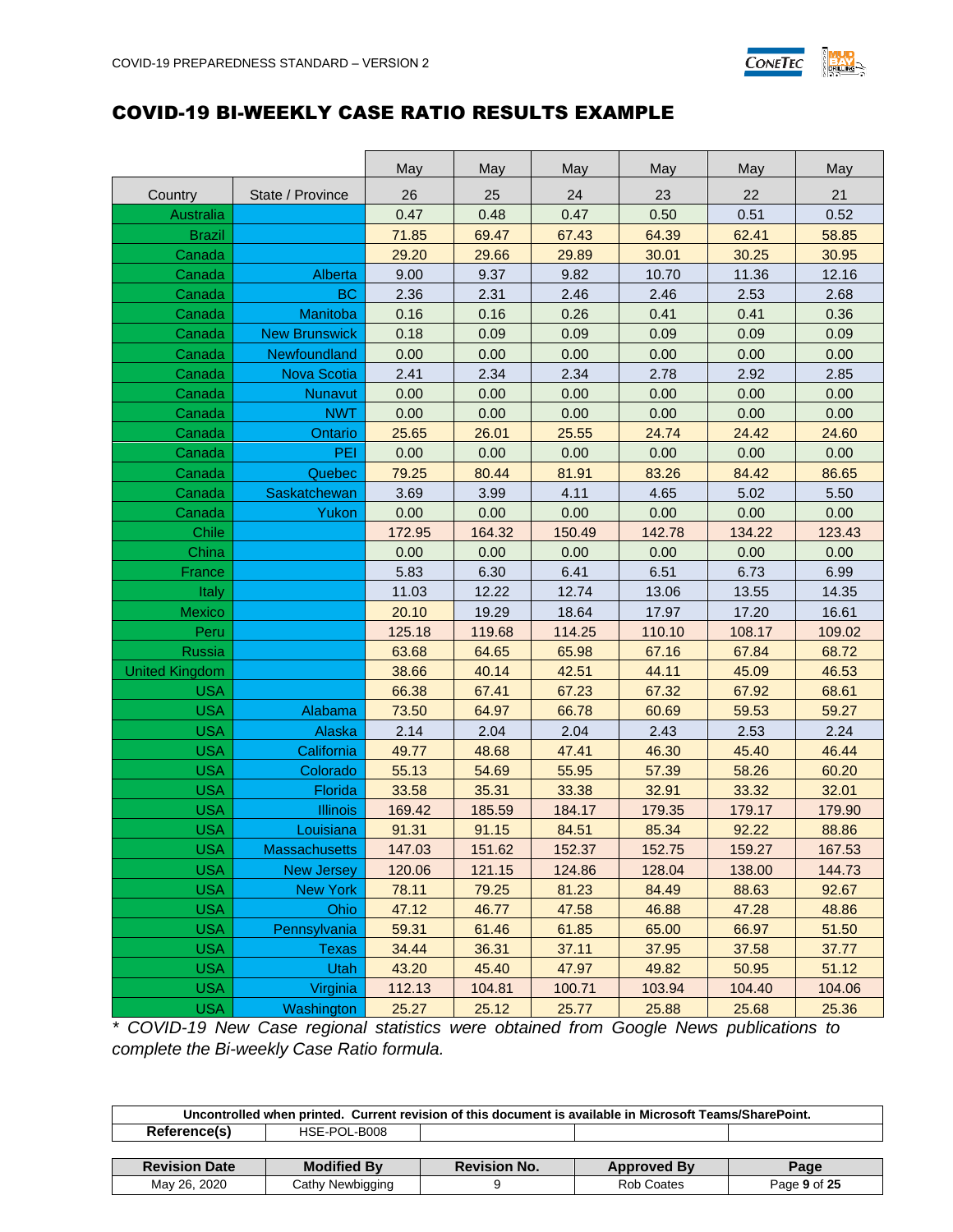

### <span id="page-9-0"></span>COVID-19 TRANSMISSION

Coronaviruses are zoonotic, meaning they usually begin in animals. While rare, coronaviruses can evolve to infect people. In some cases, the coronavirus can evolve further and spread from person-to-person. The route of transmission is not always known, but the viruses are generally thought to spread by respiratory droplets when people are in close contact.

COVID-19 is thought to spread mainly from person-to-person, including:

- **Between people who are in close contact with one another.**
- **Through respiratory droplets produced when an infected person coughs or sneezes. These droplets can land in the mouths or noses of people who are nearby or possibly be inhaled into the lungs.**
- **It may be possible a person can get COVID-19 by touching a surface or object that has SARS-CoV-2 on it and then touching their own mouth, nose, or possibly their eyes.**

In reports from health organizations, people are thought to be most contagious when they are most symptomatic (i.e., experiencing fever, cough, and/or shortness of breath). Some spread might be possible before people show symptoms; there have been reports of this type of asymptomatic transmission with this new coronavirus.

**In reports from health organizations, people are thought to be most contagious when they are most symptomatic (i.e. - experiencing fever, cough, and/or shortness of breath). However, some spread may be possible before people show symptoms; there have been reports of this type of asymptomatic transmission with this new coronavirus.**

| Uncontrolled when printed. Current revision of this document is available in Microsoft Teams/SharePoint. |                    |                     |                    |      |  |
|----------------------------------------------------------------------------------------------------------|--------------------|---------------------|--------------------|------|--|
| Reference(s)                                                                                             | HSE-POL-B008       |                     |                    |      |  |
|                                                                                                          |                    |                     |                    |      |  |
|                                                                                                          |                    |                     |                    |      |  |
| <b>Revision Date</b>                                                                                     | <b>Modified By</b> | <b>Revision No.</b> | <b>Approved By</b> | Page |  |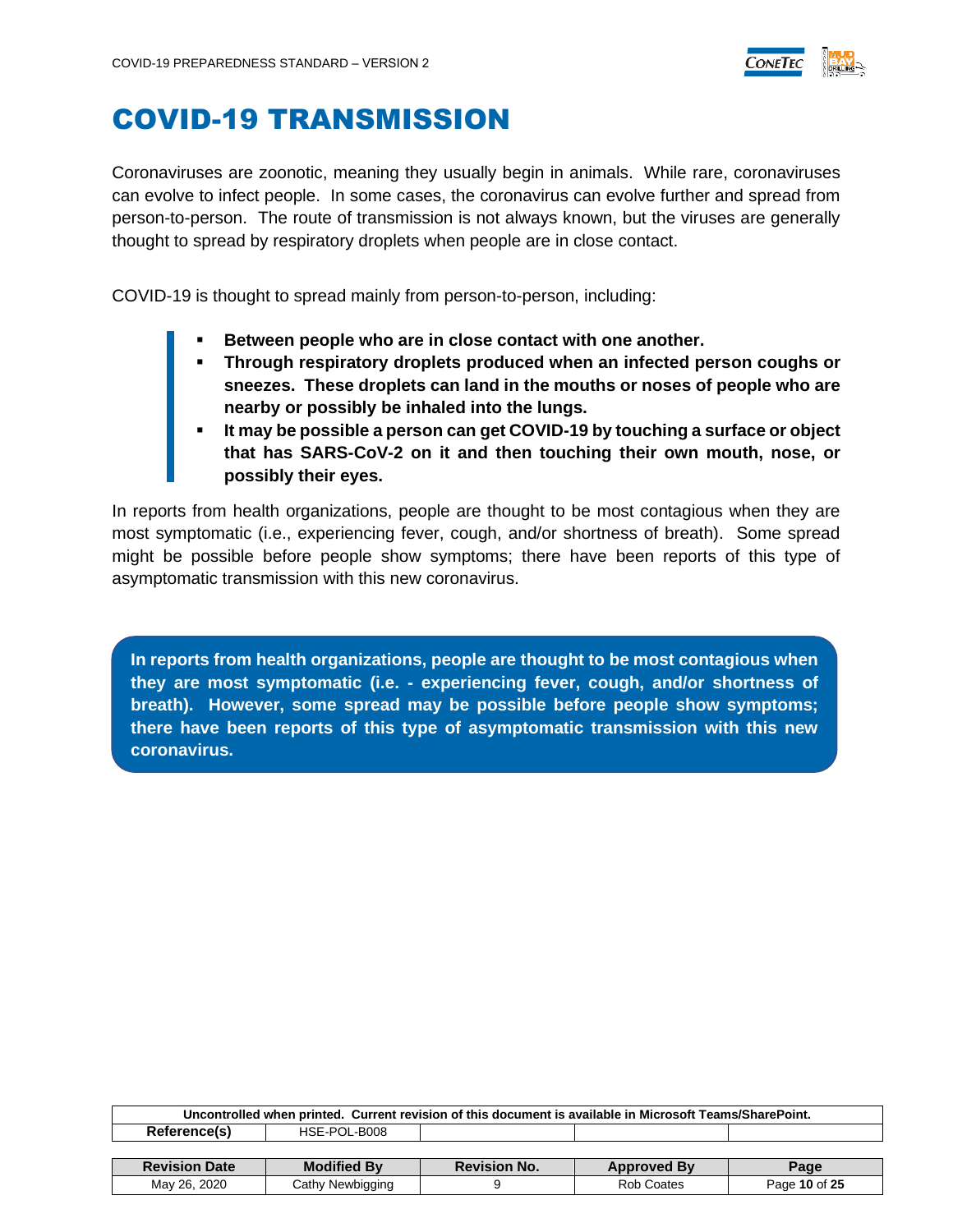

### <span id="page-10-0"></span>PRELIMINARY DOCUMENT CONSIDERATIONS

Our focus is to avoid virus transmission by removing close contact between people whenever reasonably possible. Business units must follow these key pieces of information to maintain the health and safety of everyone:

- **Do not be complacent to our health and safety policies, standards, and procedures we already have in place.** If you find there is a situation where new hazards have arisen in your work area address them to your supervisor immediately.
- **Practice physical distancing** and stay well apart from your colleagues or complete this activity on your own, especially for risk levels RES-2 and higher. Use this thought process for other health and safety considerations.
- **Do not share tools if it can be avoided.** Keep to your work area. There should be no touching of surfaces with bare hands.
- **Hazard assessments are vital to HSE success.** Complete these once again respecting physical distancing parameters and use your own notepads, pens, and devices to prevent transmission and ensure COVID-19 toolbox talk content is covered in every discussion. Communication is so important!
- **Your attention to the last line of defense of clothing and PPE is vitally important**, to maintain compliance and ensure the health and safety of you and others.
- **Keep your hands clear from your face.** The largest transmission concern is droplets entering through eyes, nose, and mouth. Wash hands and use sanitizer.
- Follow the amended SOP information. SOPs may change due to the COVID-19 outbreak. Ensure you review the amendment document(s) for more information. In time, new SOPs may also be developed with COVID-19 considerations.
- **Do not come to work sick or with known COVID-19 exposure and monitor your health as much as possible**. It is important for everyone to understand reporting to work while meeting the criteria of a 0th degree or 1st degree person (from the Exposure Reporting and Matrix section) is strictly prohibited and grounds for discipline. This is a **Life-saving Rule** as it falls under the **Fit for Duty category.** Take your temperature as required to rule out feverish symptoms. Pre-access temperature checks may be conducted in some regional areas.
- **Emergency response plan procedures** are developed outside this document to address staff who may be showing symptoms. If this happens on site, **contact your supervisor immediately** for details.

| Uncontrolled when printed. Current revision of this document is available in Microsoft Teams/SharePoint. |                    |                     |                    |               |  |
|----------------------------------------------------------------------------------------------------------|--------------------|---------------------|--------------------|---------------|--|
| Reference(s)                                                                                             | HSE-POL-B008       |                     |                    |               |  |
|                                                                                                          |                    |                     |                    |               |  |
| <b>Revision Date</b>                                                                                     | <b>Modified By</b> | <b>Revision No.</b> | <b>Approved By</b> | Page          |  |
| May 26, 2020                                                                                             | Cathy Newbigging   |                     | Rob Coates         | Page 11 of 25 |  |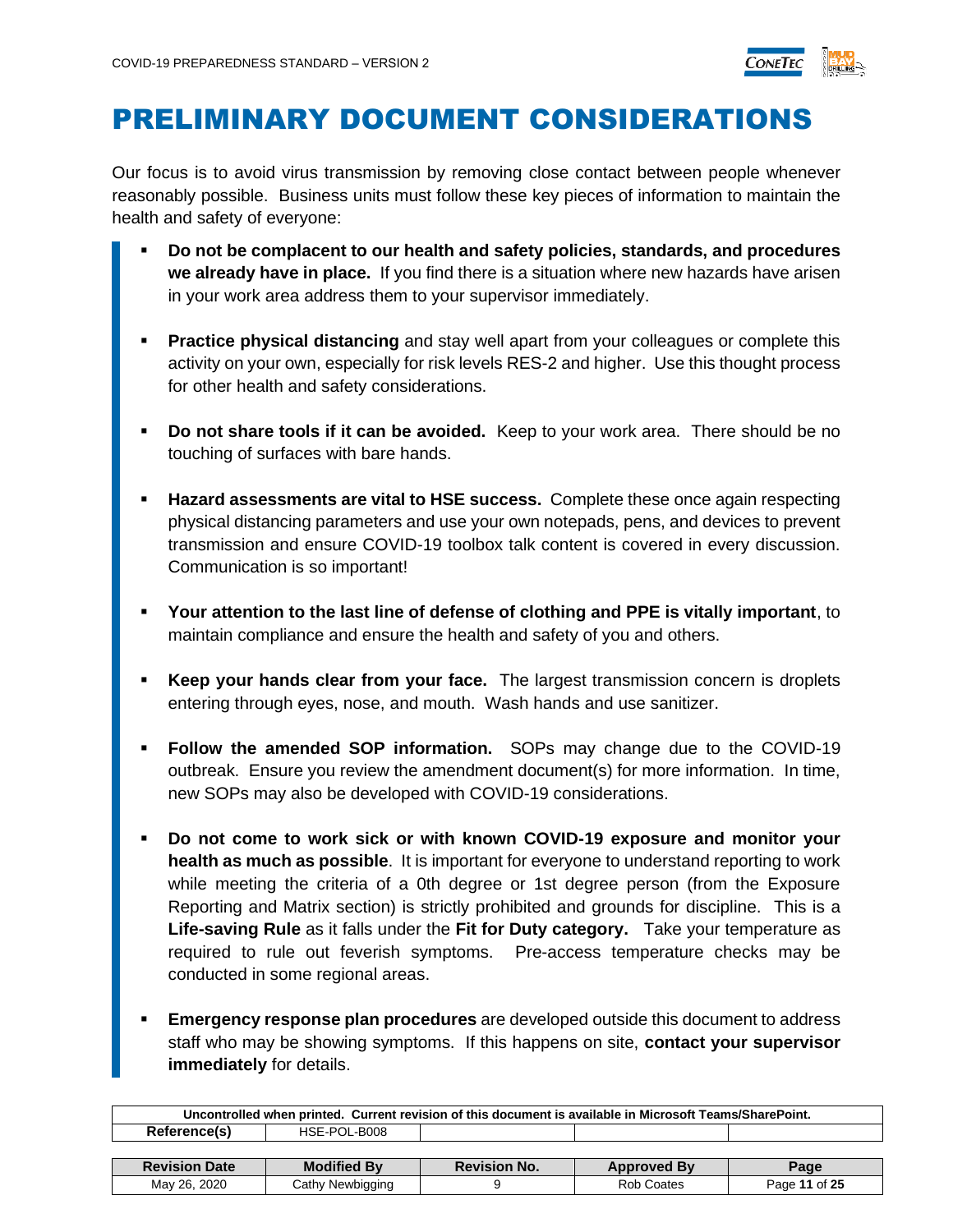

# <span id="page-11-0"></span>WORLD HEALTH ORGANIZATION RECOMMENDATIONS

Standard recommendations from the World Health Organization to the public to prevent the spread of infection include:

- **Regularly and thoroughly clean your hands** with an alcohol-based hand rub or wash them with soap and water. Why? Washing your hands with soap and water or using alcohol-based hand rub kills viruses that may be on your hands.
- **Maintain physical distancing**. Why? When someone coughs, sneezes, or speaks they spray small liquid droplets from the nose or mouth which may contain virus. If too close, you can breathe in the droplets, including the COVID-19 virus if the person is infected.
- **Avoid crowded places**. Why? People in crowds are more likely to come into contact with someone that has COVID-19 and it's more difficult to maintain physical distancing.
- **Avoid touching eyes, nose, and mouth.** Why? Hands touch many surfaces and can pick up viruses. Once contaminated, hands can transfer the virus to your eyes, nose or mouth. From there, the virus can enter your body and infect you.
- **Follow good respiratory hygiene.** This means covering your mouth and nose with a bent elbow or tissue when you cough or sneeze. Then dispose of the used tissue immediately and wash your hands. Why? Droplets spread virus. By following good respiratory hygiene, you protect the people around you from viruses such as cold, flu and COVID-19.
- **Stay home and self-isolate even with minor symptoms** such as cough, headache, mild fever, until you recover. Have someone bring you supplies. If you need to leave your house, wear a mask to avoid infecting others. Why? Avoiding contact with others will protect them from possible COVID-19 and other viruses.
- If you have a fever, cough and difficulty breathing, seek medical attention. Call in **advance if possible and follow directions of your local health authority.** Why? National and local authorities have the most up to date information on the situation in your area. Calling in advance allows your health care provider to quickly direct you to the right health facility. This will also protect you and help prevent spread of viruses and infections.
- Keep up to date with the latest information from trusted sources and health authorities. Why? Local and national authorities are best to advise protection methods in your area.

| $\Rightarrow$<br>$\overline{\omega}$ |  | $\bullet$<br>$\boldsymbol{\Omega}$ | د م |
|--------------------------------------|--|------------------------------------|-----|
|                                      |  |                                    |     |

| Uncontrolled when printed. Current revision of this document is available in Microsoft Teams/SharePoint. |                    |                     |                    |               |  |  |
|----------------------------------------------------------------------------------------------------------|--------------------|---------------------|--------------------|---------------|--|--|
| Reference(s)<br>HSE-POL-B008                                                                             |                    |                     |                    |               |  |  |
|                                                                                                          |                    |                     |                    |               |  |  |
| <b>Revision Date</b>                                                                                     | <b>Modified By</b> | <b>Revision No.</b> | <b>Approved By</b> | Page          |  |  |
| May 26, 2020                                                                                             | Cathy Newbigging   |                     | <b>Rob Coates</b>  | Page 12 of 25 |  |  |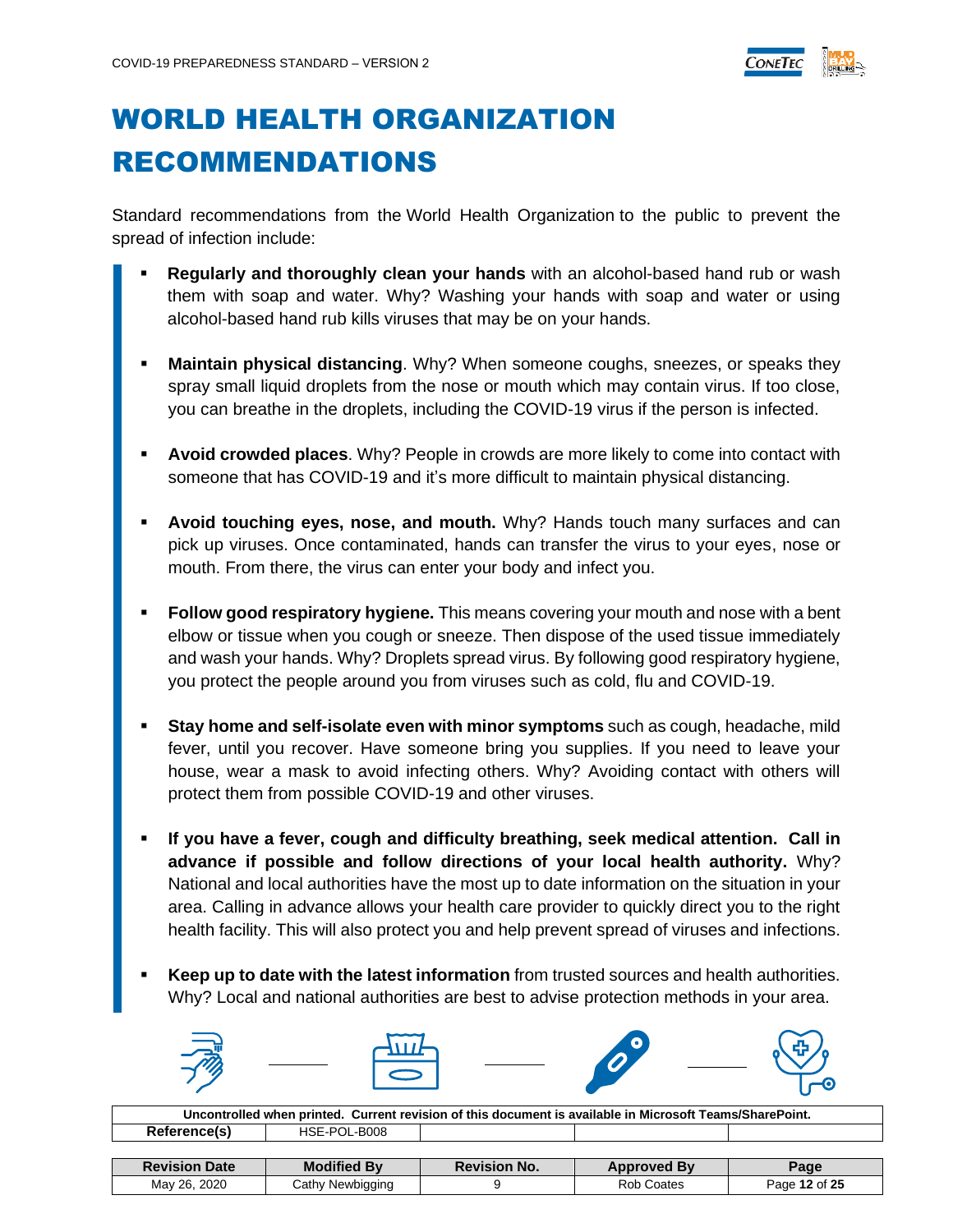

### <span id="page-12-0"></span>ADDITIONAL BEST PRACTICES

To supplement the recommendations from the World Health Organization and our Preliminary Considerations note the follow additional items for an effective infection control plan:

> **Avoid touching equipment and tools with bare hands** in RES-2 (Low Risk) conditions or higher.

**Objects are cleaned regularly that are touched frequently**, such as doorknobs, handles, railings, workstations, etc. with regular disinfectants or soap and water in RES-2 (Low Risk) conditions or higher.

Boxes of tissues are offered and encouraged for use. **Reminder, working with any cold or flu like symptoms is prohibited.**

Do not share cups, glasses, dishes, and any other personal items.



Magazines, papers, or anything shared in waiting areas or common rooms must be removed in RES-2 (Low Risk) conditions or higher.

Ventilation systems are checked to be working properly and filters are changed where required now and during recommended service intervals.

Workstations, or other areas where a person may have been suspected to have or identified to have a COVID-19 infection, are thoroughly disinfected.

**Employees may be asked by management to work from home, or to work flexible hours, so long as they are still able to complete their normal duties with a reasonable level of efficiency. Ask your manager if you are unsure.**

| Uncontrolled when printed. Current revision of this document is available in Microsoft Teams/SharePoint. |                    |                     |                    |               |  |  |
|----------------------------------------------------------------------------------------------------------|--------------------|---------------------|--------------------|---------------|--|--|
| Reference(s)<br>HSE-POL-B008                                                                             |                    |                     |                    |               |  |  |
|                                                                                                          |                    |                     |                    |               |  |  |
| <b>Revision Date</b>                                                                                     | <b>Modified By</b> | <b>Revision No.</b> | <b>Approved By</b> | Page          |  |  |
| May 26, 2020                                                                                             | Cathy Newbigging   |                     | Rob Coates         | Page 13 of 25 |  |  |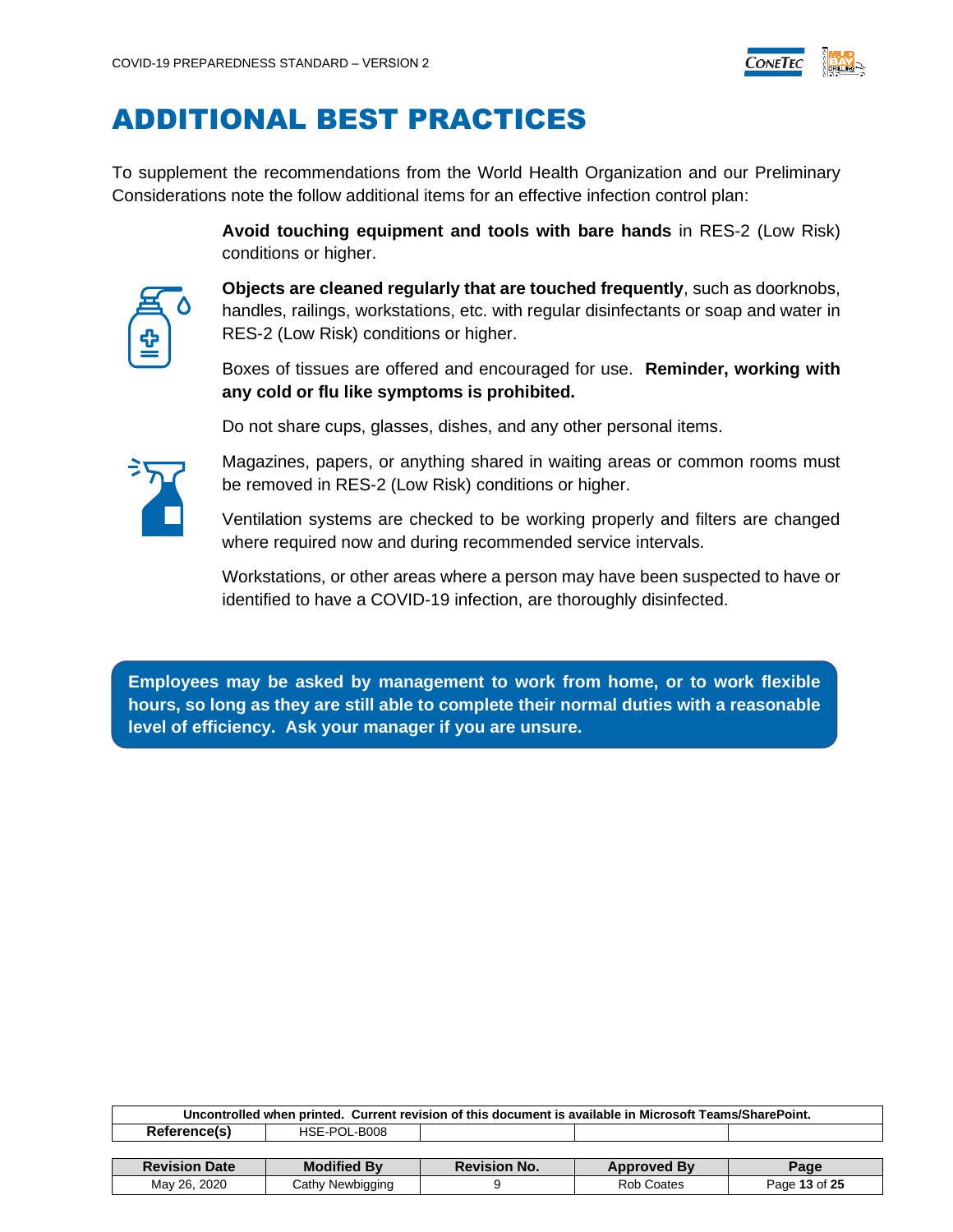

### <span id="page-13-0"></span>CORONAVIRUS SYMPTOMS

Each coronavirus will vary in the severity of infection it causes. Common signs of infection include:

- fever
- dry cough
- tiredness

Symptoms which may be less common, however very important for detection:

- sore throat
- aches and pains
- diarrhea
- conjunctivitis
- headaches
- loss of taste or smell
- rash on skin, or discolouration of fingers or toes

Serious symptoms of infection may include:

- difficulty breathing or shortness of breath
- pneumonia
- chest pain or pressure
- kidney failure
- loss of speech or movement

To move a case from presumed to confirmed, testing kits are used. In cases where testing kits are short, clinical diagnosis may occur.

**According to the CDC, symptoms of COVID-19 may appear in as few as 2 days or as long as 14 days after exposure. Some reports suggest the average ranges between 5- 6 days.**

| Uncontrolled when printed. Current revision of this document is available in Microsoft Teams/SharePoint. |                    |                     |                    |      |  |  |
|----------------------------------------------------------------------------------------------------------|--------------------|---------------------|--------------------|------|--|--|
| Reference(s)<br>HSE-POL-B008                                                                             |                    |                     |                    |      |  |  |
|                                                                                                          |                    |                     |                    |      |  |  |
|                                                                                                          |                    |                     |                    |      |  |  |
| <b>Revision Date</b>                                                                                     | <b>Modified By</b> | <b>Revision No.</b> | <b>Approved By</b> | Page |  |  |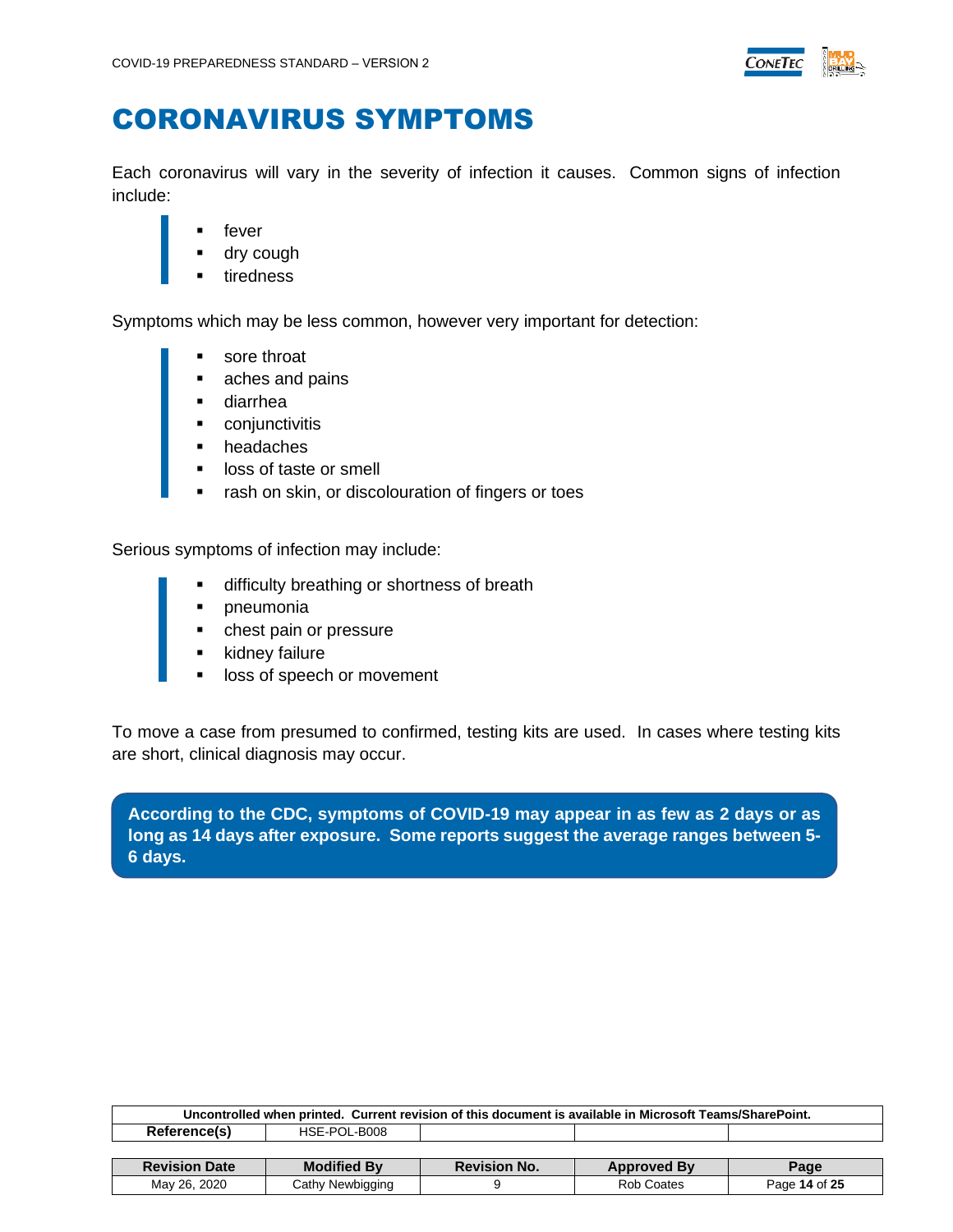

### <span id="page-14-0"></span>CLOSE CONTACT AND PHYSICAL DISTANCING

For our organization to prevent the spread of infection and ensure the safety of our staff we must practice physical (social) distancing when risk levels are at RES-2 (Low Risk) or higher.

Physical distancing is a term applied by Public Health officials to stop or slow down the spread of contagious disease. Several jurisdictions have developed their own defining range.

Employees must follow the physical distancing standards in their jurisdiction. Measurements are presented by government and/or local occupational health and safety organizations - use the most stringent value posted.



- Canada 2.0m
- United States 1.8m (6ft)
- Australia 1.5m
- Peru 1.0m
- Chile 1.0m

**Our recommendation for physical distancing is a minimum of 1.5m (5ft).**

Any contact under the distances above is considered close contact.

If there are cases where we cannot reasonably or safely complete a task because it requires close contact, additional control measures MUST be put in place to engage such activities. These are described later in this document.

**Close contact situations MUST be limited as much as reasonably possible, regardless of the controls put in place.**

| Uncontrolled when printed. Current revision of this document is available in Microsoft Teams/SharePoint. |                    |                     |                    |      |  |
|----------------------------------------------------------------------------------------------------------|--------------------|---------------------|--------------------|------|--|
| Reference(s)<br>HSE-POL-B008                                                                             |                    |                     |                    |      |  |
|                                                                                                          |                    |                     |                    |      |  |
|                                                                                                          |                    |                     |                    |      |  |
| <b>Revision Date</b>                                                                                     | <b>Modified By</b> | <b>Revision No.</b> | <b>Approved By</b> | Page |  |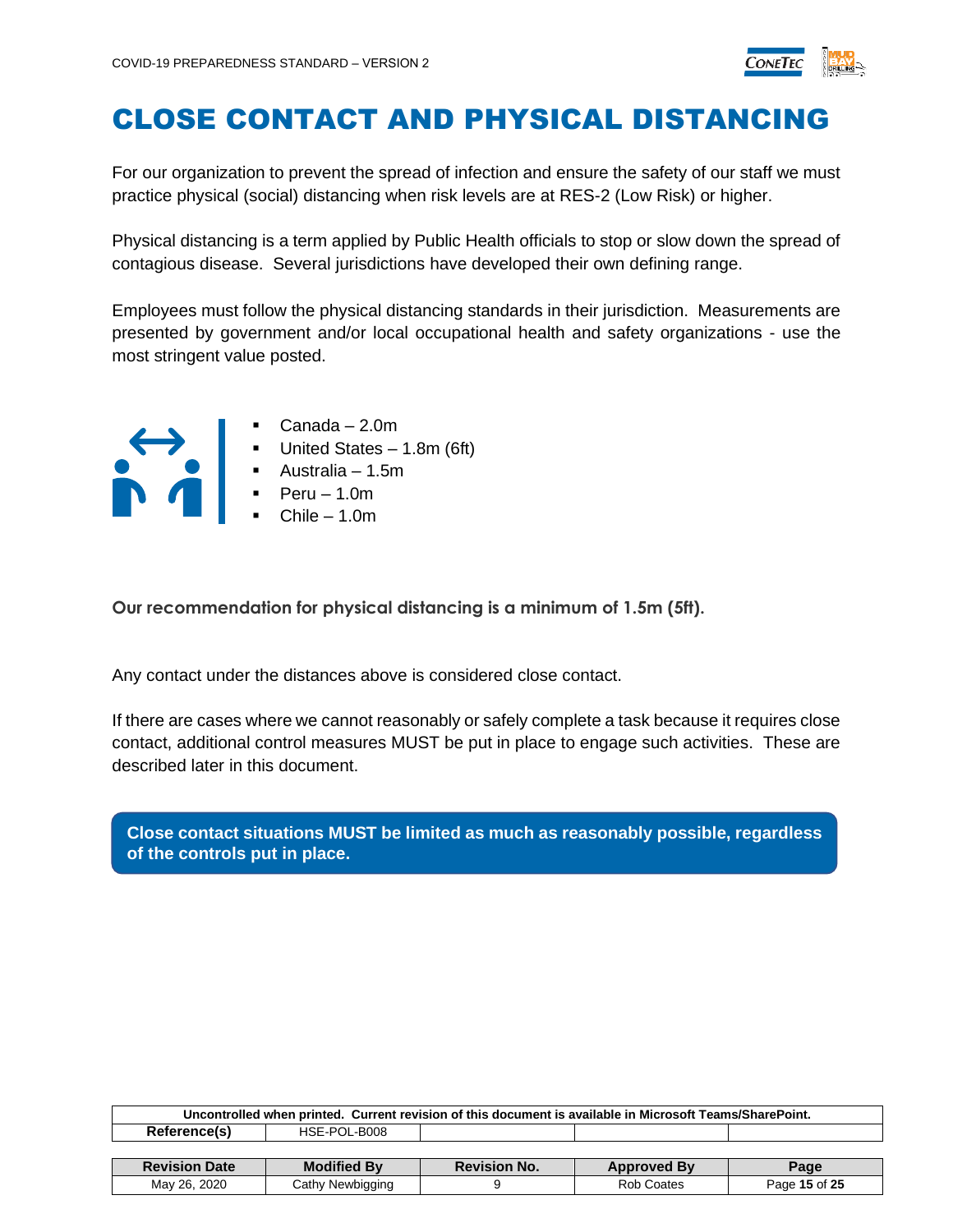

# <span id="page-15-0"></span>HAND HYGIENE, SURFACE CLEANING, AND TOILETRY FACILITIES

**Hand hygiene must be performed as indicated** when required**.** Pay particular attention during and after the removal of PPE and transitioning between work areas.

**We provide resources and a work environment that promotes personal hygiene and ask for everyone's assistance to ensure we implement strategies.** For example, tissues, notouch trash cans, hand soap, alcohol-based hand rubs containing at least 60 percent alcohol, disinfectants, and disposable towels for workers to clean their work surfaces, are all important items to reduce exposure.

Completing both hand washing and use of alcohol-based hand rubs is recommended whenever possible. **Workers should always wash hands when they are visibly soiled and after removing any PPE.** Hand washing stations will be placed on site wherever reasonably possible.

Handwashing signs shall be posted in restrooms and toiletry facilities. There will be efforts made to provide access to toiletry facilities for a reduced number of staff. Regardless of access numbers, these facilities can and will be safe by maintaining correct hygiene practices including wiping down surfaces with cleansers when leaving and refraining from touching surfaces where reasonably possible. If you detect any concerns with these toiletry facilities report them to your supervisor immediately. Always clean/sanitize your hands in these areas.

### <span id="page-15-1"></span>ENGINEERING CONTROLS

Engineering controls involve isolating employees from work-related hazards. In workplaces where they are appropriate, these types of controls reduce exposure to hazards without relying on worker behavior and can be the most cost-effective solution to implement. Engineering controls for SARS-CoV-2 include:

- Installing high-efficiency air filters.
- Increasing ventilation rates in the work environment where applicable.
- **E** Installing physical barriers, such as clear plastic guards.

**Our operations aim to implement engineering controls wherever reasonably possible, concentrating on focus areas where close contact situations may be necessary.**

| Uncontrolled when printed. Current revision of this document is available in Microsoft Teams/SharePoint. |                    |                     |                    |      |  |  |
|----------------------------------------------------------------------------------------------------------|--------------------|---------------------|--------------------|------|--|--|
| Reference(s)<br>HSE-POL-B008                                                                             |                    |                     |                    |      |  |  |
|                                                                                                          |                    |                     |                    |      |  |  |
| <b>Revision Date</b>                                                                                     | <b>Modified By</b> | <b>Revision No.</b> |                    |      |  |  |
|                                                                                                          |                    |                     | <b>Approved By</b> | Page |  |  |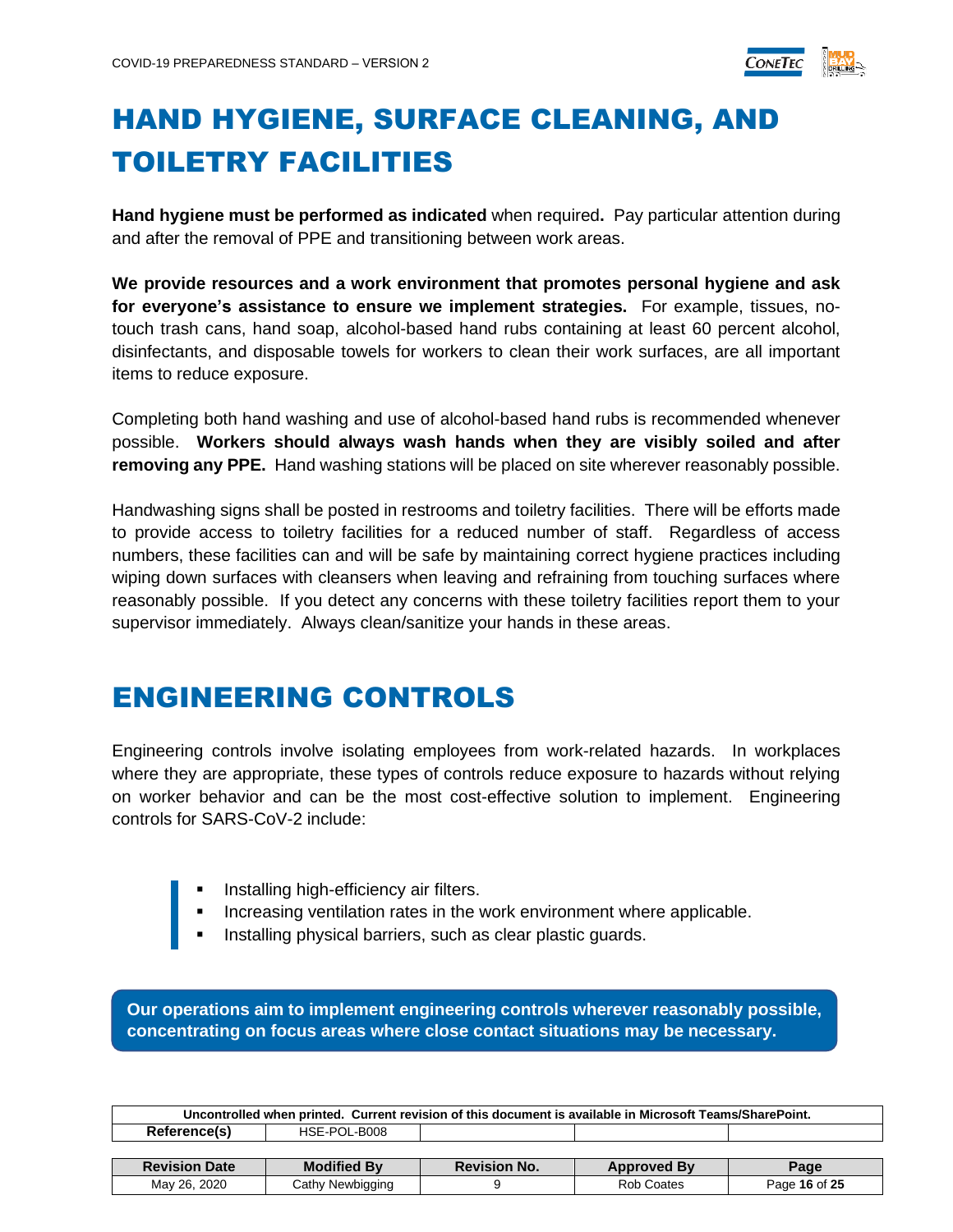

### <span id="page-16-0"></span>ADMINISTRATIVE CONTROLS

Administrative controls require action by the worker or employer. Typically, administrative controls are changes in work policy or procedures to reduce or minimize exposure to a hazard.

Examples of administrative controls we have implemented:

- Enforcing sick workers to stay at home.
- Self-monitoring and isolation measures are enforced where applicable.
- Minimizing contact among workers, clients, and customers by replacing face-to-face meetings with virtual communications and implementing telework in RES-2 (Low Risk) conditions or higher.
- When reasonably possible, keeping crew members together on projects to reduce potential exposure to others and assign local staff to projects to reduce commute time required in RES-3 (Medium Risk) situations or higher.
- Establishing alternating days or extra shifts that reduce the total number of employees in a facility at a given time, allowing them to maintain distance from one another while maintaining a full onsite work week in RES-3 (Medium Risk) conditions or higher.
- Discontinuing nonessential travel to locations with ongoing COVID-19 outbreaks where there is a Res-3 (Medium Risk) level or higher.
- Developing emergency communications plans, including a forum for answering workers' concerns and internet-based communications.
- Providing workers with up-to-date education and training on COVID-19 risk factors and protective behaviors (e.g., cough etiquette and care of PPE).
- Ensure safe lodging and food sources are available.
- Training workers who need to use protecting clothing and equipment how to put it on, use/wear it, and take it off correctly, including in the context of their current and potential duties. Training material will be available to all workers.

| Uncontrolled when printed. Current revision of this document is available in Microsoft Teams/SharePoint. |                    |                     |                    |      |  |
|----------------------------------------------------------------------------------------------------------|--------------------|---------------------|--------------------|------|--|
| Reference(s)<br>HSE-POL-B008                                                                             |                    |                     |                    |      |  |
|                                                                                                          |                    |                     |                    |      |  |
|                                                                                                          |                    |                     |                    |      |  |
| <b>Revision Date</b>                                                                                     | <b>Modified By</b> | <b>Revision No.</b> | <b>Approved By</b> | Page |  |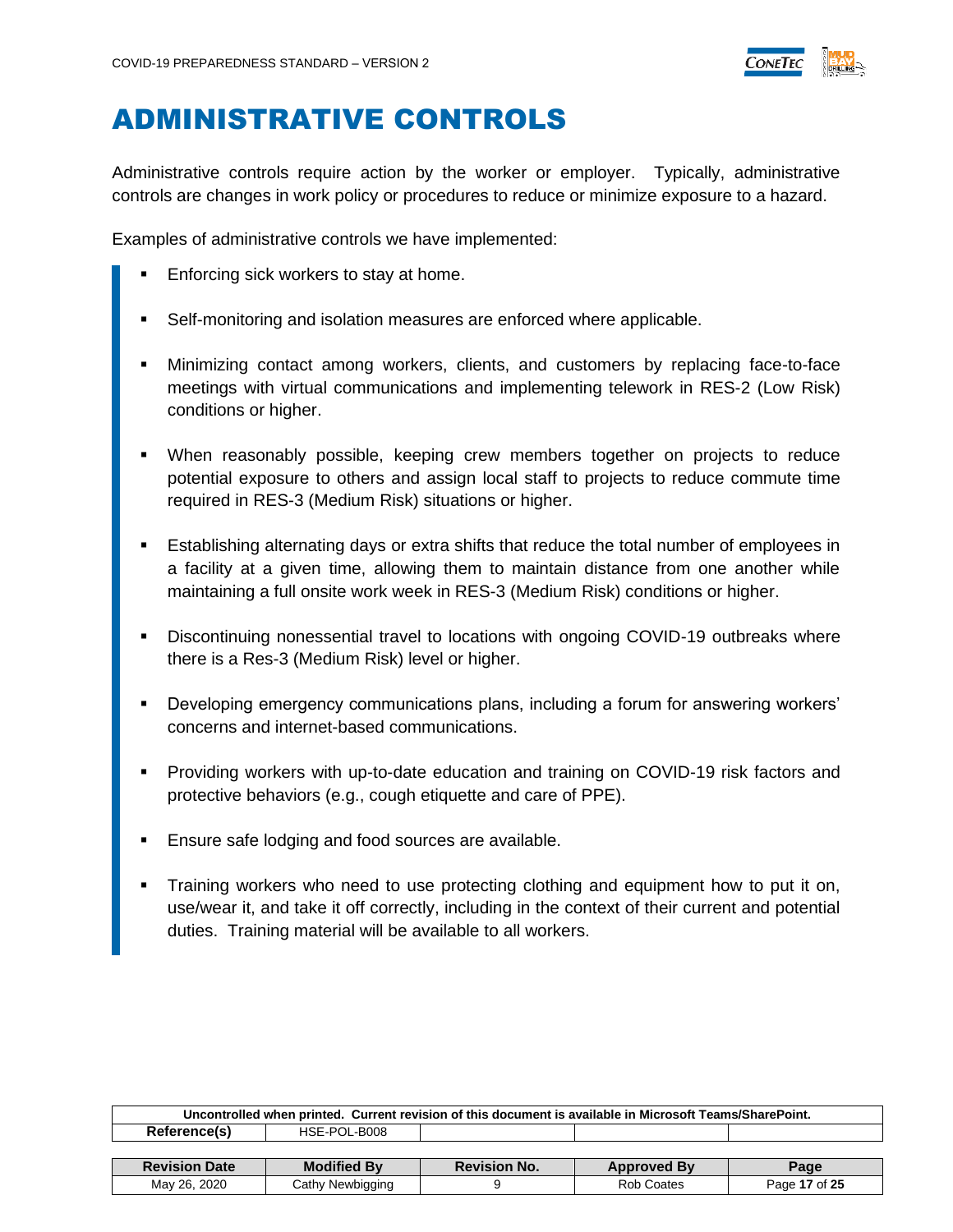

### <span id="page-17-0"></span>PERSONAL PROTECTIVE EQUIPMENT (PPE)

While engineering and administrative controls are considered more effective in minimizing exposure to COVID-19, PPE may also be needed to prevent certain exposures. While correctly using PPE can help prevent some exposures, it will not take the place of other prevention strategies.

Examples of COVID-19 PPE requirements include gloves, face shields, face masks, and respiratory protection, when appropriate. During an outbreak of an infectious disease, such as COVID-19, recommendations for PPE specific to occupations or job tasks may change depending on geographic location, updated risk assessments for workers, and information on PPE effectiveness in preventing the spread of COVID-19. We shall check websites regularly, such as OSHA and CDC, for updates on recommended PPE.

**The following sections outline the minimum requirements for PPE in RES-2 (Low Risk) conditions or higher.** Additional notes are provided for RES-3 (Medium Risk) or higher conditions:

#### <span id="page-17-1"></span>GLOVES



Gloves must be worn for all field and shop operations, as well as for common tools, cleaning, and disinfecting activities in all operations. Gloves do not replace the need for hand washing and sanitizing. For nitrile gloves use the don and doff techniques we have provided in training to protect yourself from transmission.

#### <span id="page-17-2"></span>CLOTHING



Clothing and coveralls should be replaced when entering home/rest environments from work, to reduce the potential of transmission. Establish a safe area to don and doff items. If you have incidental droplet contact from others on your clothing, replace and isolate/tag-out/bag the item to prevent the spread to other surfaces. Wash them with hot water and soap. Wash and sanitize your hands before and after replacing these clothing items and follow don and doff training techniques. Consult your regional management teams for further direction.

#### <span id="page-17-3"></span>SAFETY GLASSES



Like in any shop, field, or lab environment safety glasses must be worn to prevent droplet transmission into one's eye. Regular prescription eyewear is permissible for office areas. Take your safety glasses off, grabbing the back of the arms, (the area of less potential contamination) and slide them off your face. Clean the glasses, so they are ready and safe for future use.

| Uncontrolled when printed. Current revision of this document is available in Microsoft Teams/SharePoint. |                    |                     |                    |               |  |
|----------------------------------------------------------------------------------------------------------|--------------------|---------------------|--------------------|---------------|--|
| Reference(s)                                                                                             | HSE-POL-B008       |                     |                    |               |  |
|                                                                                                          |                    |                     |                    |               |  |
| <b>Revision Date</b>                                                                                     | <b>Modified By</b> | <b>Revision No.</b> | <b>Approved By</b> | Page          |  |
| May 26, 2020                                                                                             | Cathy Newbigging   |                     | Rob Coates         | Page 18 of 25 |  |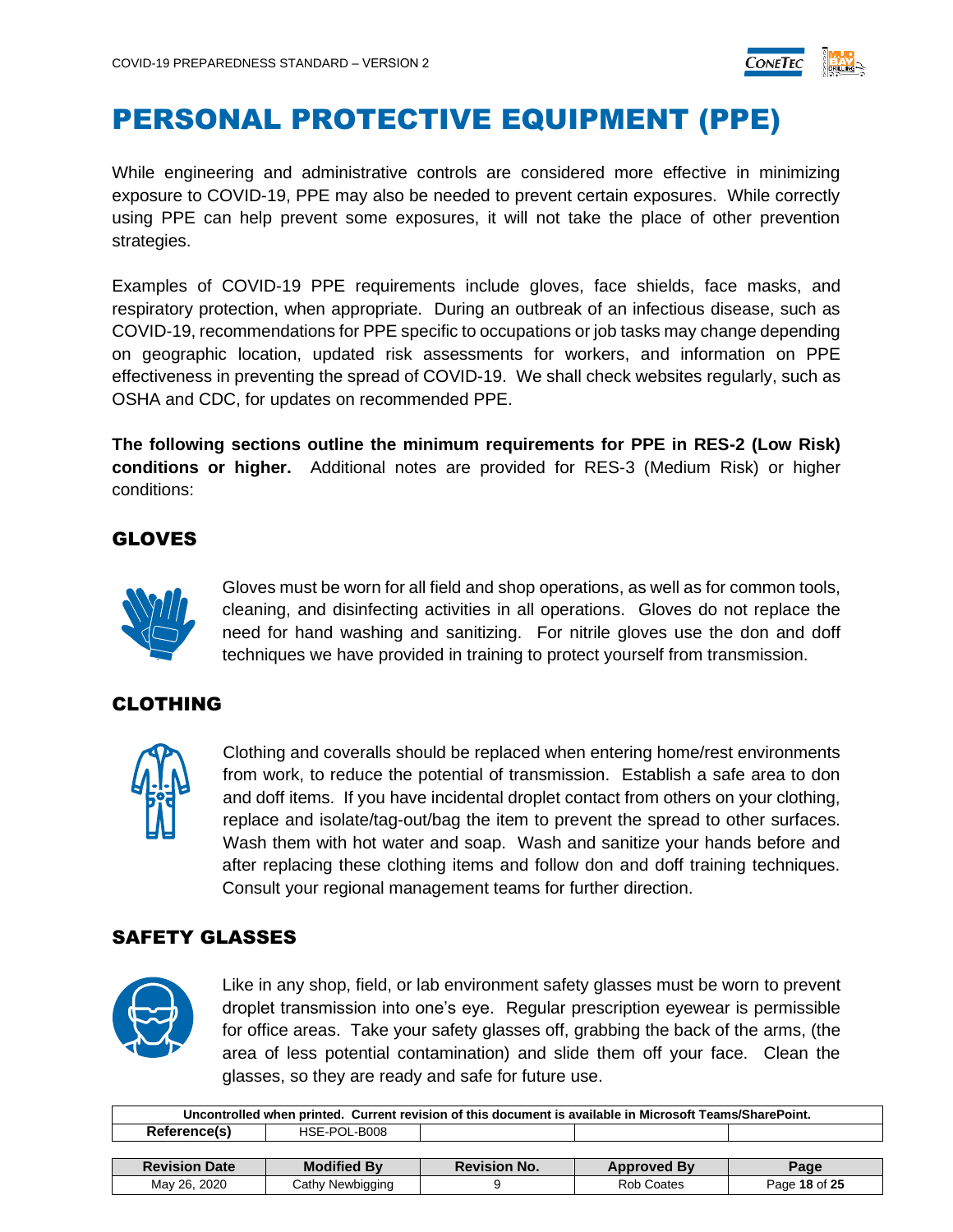

#### <span id="page-18-0"></span>FACE PROTECTION

A face protection option MUST be utilized if there is a need for temporary close contact with another staff member. As mentioned in the Physical Distancing section, close contact must be reduced to minimal levels as much as reasonably possible. Ensure substitution, engineering and administrative control options are exhausted. The face covering is the basic RES-2 (Low Risk) requirement. Additional controls are listed as required.

#### <span id="page-18-1"></span>FACE COVERINGS



Face coverings offer helpful one-way protection. Examples include gaiters, bandanas, and home-made clothing solutions. The covering prevents the spread of droplets to other people. They will however not offer protection from others as droplets that contact the material may find their way to the mouth and nose of the wearer.

NOTE: additional face protection is required for RES-3 (Medium Risk) or higher conditions for shop and field operations as listed in the following sub sections.

#### <span id="page-18-2"></span>FACE SHIELDS



For RES-3 (Medium Risk) or higher conditions, face shields are one of two face protection options required for field and shop staff while working in a temporary close contact situation. In RES-2 (Low Risk) conditions, don your face shield if JSA or regional requirements stipulate their use.

Face shields may be found for our operations with or without the hard hat connections. Use the appropriate style. The face shield must be full length, extending to the chin. Half visors are not permitted. While in use the face shield must fully cover the face and not be tilted on an angle or upright. The face shield will both protect you from the droplet spread that becomes airborne as well as help protect others if you incidentally sneeze or cause droplets to become airborne yourself.

Clean the face shield, inside and out, each time the face shield is utilized. If in close contact, there is incidental contact of droplets and/or they are visually detected remove yourself from the work area immediately and perform cleaning and sanitizing procedures.

We would also recommend the use of a face covering such as a bandana for added personal protection. Note: the face shield remains the primary PPE item.

| Uncontrolled when printed. Current revision of this document is available in Microsoft Teams/SharePoint. |                    |                     |                    |               |  |  |
|----------------------------------------------------------------------------------------------------------|--------------------|---------------------|--------------------|---------------|--|--|
| Reference(s)                                                                                             | HSE-POL-B008       |                     |                    |               |  |  |
|                                                                                                          |                    |                     |                    |               |  |  |
| <b>Revision Date</b>                                                                                     | <b>Modified By</b> | <b>Revision No.</b> | <b>Approved By</b> | Page          |  |  |
| May 26, 2020                                                                                             | Cathy Newbigging   |                     | <b>Rob Coates</b>  | Page 19 of 25 |  |  |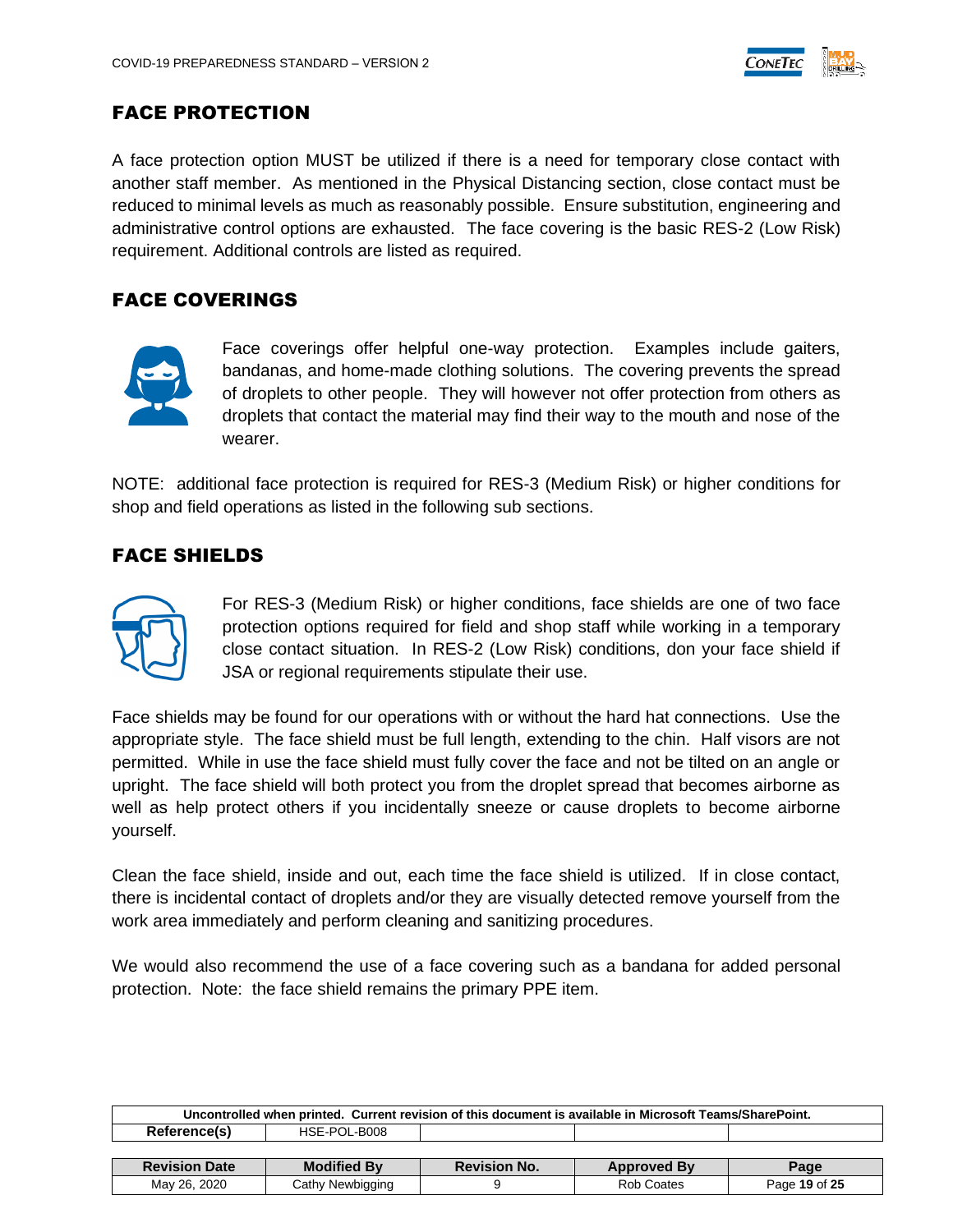

#### <span id="page-19-0"></span>AIR PURIFYING RESPIRATORS



For RES-3 (Medium Risk) or higher conditions, air purifying respirators are one of two face protection options for field and shop staff while working in a temporary close contact situation. In RES-2 (Low Risk) conditions, don your APR if JSA or regional requirements stipulate their use.

To prevent eye contact or exposure one must ensure their safety glasses are worn if utilizing the half mask style.

Disposable N95 respirator stock has recuperated in many areas and as a result these are permissible for our operations. Your manager will ensure our local health practitioners, who need them most, have the supplies they need first before making them available in your business unit.

If the air purifying respirator is selected the same usual rules apply for selection, fitting, training, inspection, use, cleaning, maintenance, and storage as appropriate. You must be clean shaven. It is important to understand the benefits and limitations of each type of respirator or mask. Respirators must be fitted to the face appropriately for a good seal to be effective. After handling a used respirator or mask, wash your hands immediately and follow our don and doff instructions.

#### <span id="page-19-1"></span>CLEANING, DISINFECTING, AND SANITIZER

In many cases, regular detergents or cleaning solutions can be used to clean the items, utensils, clothing, and more that have been in contact or potentially in contact. Items that are regularly touched such as doorknobs, handles, must be cleaned more often.

**Sanitizing** is often meant to significantly reduce, but may not kill, the occurrence and growth of bacteria, viruses, and fungi.

**Disinfecting** a surface will "kill" the microscopic organisms as claimed on the label of a product. Note - cleaning before disinfecting is most effective.

Sanitation will ensure the surface is safe for immediate physical human contact (like hand sanitizer) versus your disinfectants which are surface cleansers, such as Lysol. Both are very important and must be used in the appropriate situations. *Remember to sanitize before disinfecting.* Reduce exposure and protect yourself for these critical steps.

**In times where we find it difficult to source products such as disinfectants, we are actively finding safe alternatives. The use of chlorine solution at a safe concentration is an example. Ensure you follow established solution preparation instructions and SDS precautions.**

| Uncontrolled when printed. Current revision of this document is available in Microsoft Teams/SharePoint. |                    |                     |                    |               |  |
|----------------------------------------------------------------------------------------------------------|--------------------|---------------------|--------------------|---------------|--|
| Reference(s)                                                                                             | HSE-POL-B008       |                     |                    |               |  |
|                                                                                                          |                    |                     |                    |               |  |
| <b>Revision Date</b>                                                                                     | <b>Modified By</b> | <b>Revision No.</b> | <b>Approved By</b> | Page          |  |
| May 26, 2020                                                                                             | Cathy Newbigging   |                     | Rob Coates         | Page 20 of 25 |  |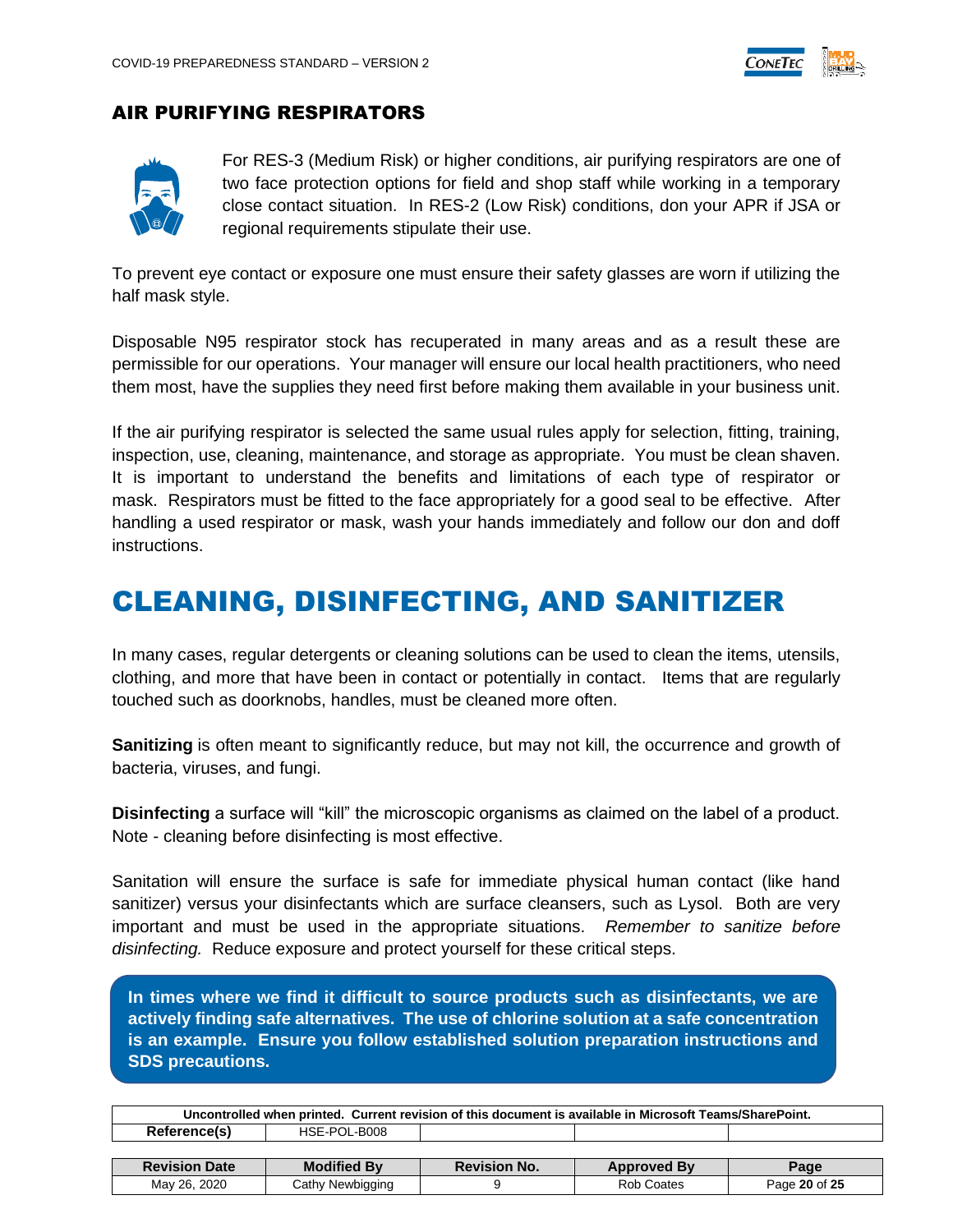

#### <span id="page-20-0"></span>TRANSPORTATION

Transportation decision-making is critical when considering COVID-19. Further details may be found in our standard operating procedures while respecting information in these sub sections.

#### <span id="page-20-1"></span>DRIVING COMPANY VEHICLES

While driving company vehicles, at least ONE of the following controls MUST be in place while there is a RES-2 (LOW RISK) or higher condition:

- A physical transparent barrier(s) separating the driver and passenger(s).
- All personnel in the vehicle are wearing glasses and a face covering.
- Only one person per vehicle.

If the PPE option is selected, assigned seating options may be required. You will be notified regionally. Disinfecting the vehicle and hand washing/sanitizing must be completed before and after the trip.

#### <span id="page-20-2"></span>AIRLINES

The following are minimum expectations for airlines:

- Spaced seating must be in place (outside of family members, passengers are separated by the aisle or an empty seat) while we operate at a RES-2 (LOW RISK) level or higher.
- A policy denying passenger entry if one were to exhibit symptoms of COVID-19.
- Full grooming of the airplane every 24 hours with light grooming between flights.
- **EXECTE HEPA filters monitored for quality, recirculated air.**
- A health questionnaire for passengers prior to boarding while conditions are RES-2 (LOW RISK) level or higher.
- **EXECT** Revised policy or removal of food and beverage service to reduce risk while conditions are RES-2 (LOW RISK) level or higher.
- A system in place to notify passengers if they have been seated in an area where a COVID-19 case has been confirmed.

Airline use must be approved by HSE and Management as we confirm their policies and standards meet our criteria.

Review the COVID-19 Travel Considerations SOP for more information regarding practices and procedures while on the plane and navigating the airport terminals.

| Uncontrolled when printed. Current revision of this document is available in Microsoft Teams/SharePoint. |                    |                     |                    |               |  |
|----------------------------------------------------------------------------------------------------------|--------------------|---------------------|--------------------|---------------|--|
| Reference(s)                                                                                             | HSE-POL-B008       |                     |                    |               |  |
|                                                                                                          |                    |                     |                    |               |  |
| <b>Revision Date</b>                                                                                     | <b>Modified By</b> | <b>Revision No.</b> | <b>Approved By</b> | Page          |  |
| May 26, 2020                                                                                             | Cathy Newbigging   |                     | Rob Coates         | Page 21 of 25 |  |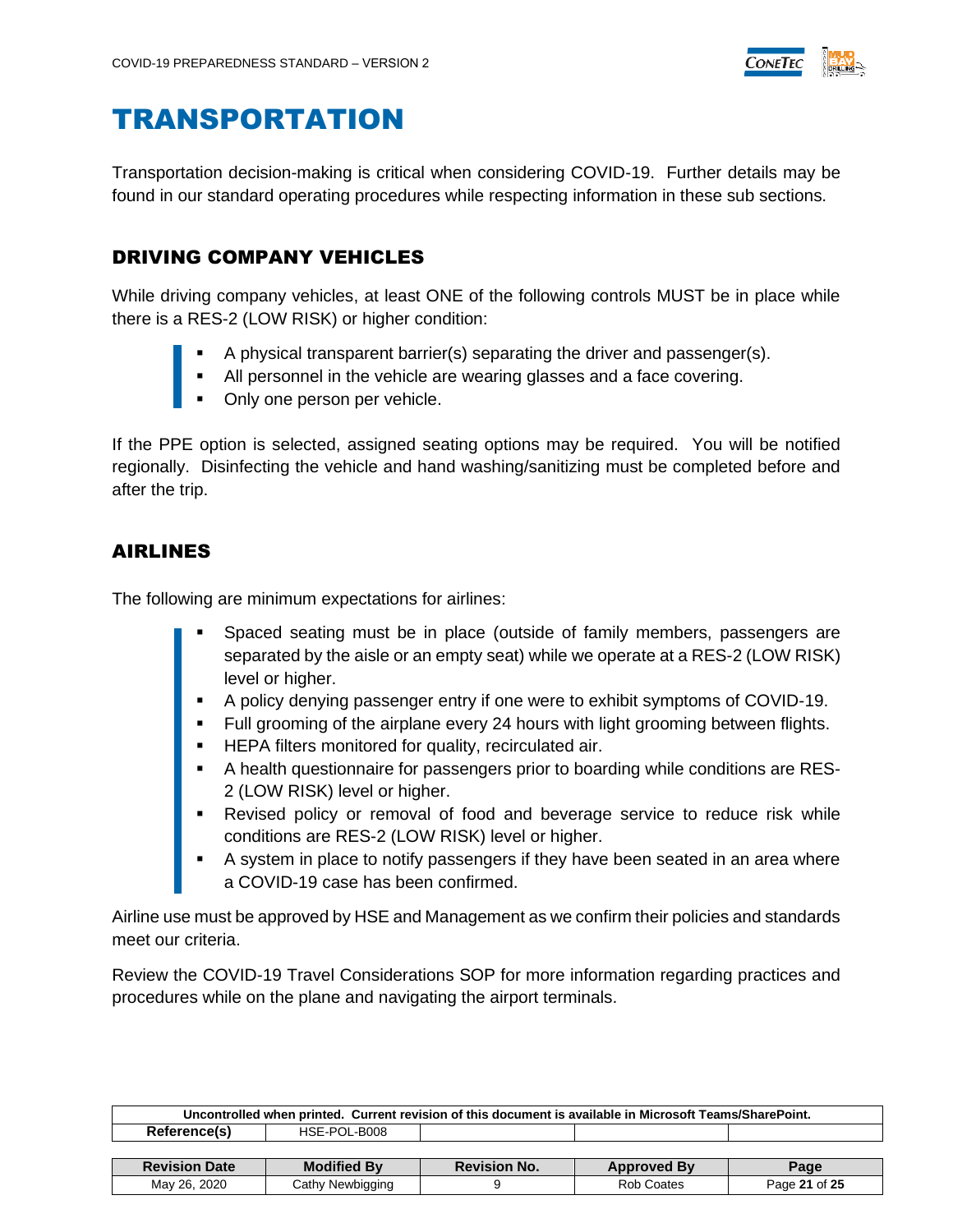

# <span id="page-21-0"></span>SELF-MONITORING, SELF-ISOLATION, AND ISOLATION

|                             | <b>SELF-MONITORING</b>                                                                                                                                                                                                                                                                                                       | <b>SELF-ISOLATION</b>                                                                                                                                                                                                                                    | <b>ISOLATION</b>                                                                                                                                                                                                                                                                                                                                           |
|-----------------------------|------------------------------------------------------------------------------------------------------------------------------------------------------------------------------------------------------------------------------------------------------------------------------------------------------------------------------|----------------------------------------------------------------------------------------------------------------------------------------------------------------------------------------------------------------------------------------------------------|------------------------------------------------------------------------------------------------------------------------------------------------------------------------------------------------------------------------------------------------------------------------------------------------------------------------------------------------------------|
| You have:                   | no symptoms<br><b>AND</b><br>a history of possible<br>$\blacksquare$<br>exposure to the novel<br>coronavirus that causes<br>COVID                                                                                                                                                                                            | no symptoms<br>٠<br><b>AND</b><br>a history of possible<br>$\blacksquare$<br>exposure to the novel<br>coronavirus due to travel<br>outside of Canada or close<br>contact with a person<br>diagnosed with COVID-19                                        | symptoms, even if mild<br>AND/OR<br>you have been diagnosed with<br>COVID-19 or are waiting for<br>the results of a lab test for<br>COVID-19<br>AND/OR<br>as per government directive                                                                                                                                                                      |
| This means:                 | monitor yourself for 14<br>days for one or more<br>symptoms of COVID-19<br>and take temperature<br>twice per day. Document<br>levels.<br>go about your day<br>٠<br>but avoid crowded<br>places and increase your<br>personal space from<br>others, whenever possible<br>follow regional distancing<br>٠<br>restrictions      | stay at home and monitor<br>٠<br>yourself for symptoms,<br>even if mild, for 14 days<br>avoid contact with other<br>٠<br>people to help prevent the<br>spread of disease in your<br>home and in your<br>community in the event<br>you become symptomatic | stay at home until your Public<br>Health Authority advises you<br>are no longer at risk of<br>spreading the virus to others<br>avoid contact with others to<br>prevent the spread of disease<br>at home and in your<br>community, particularly people<br>at high risk of severe illness<br>outcomes such as older adults<br>or medically vulnerable people |
| You need to do<br>this if:  | you have reason to believe<br>you have been exposed<br>to a person with COVID-<br>19<br><b>OR</b><br>you are in close<br>٠<br>contact with older adults<br>or medically vulnerable<br>people<br><b>OR</b><br>you have been advised to<br>٠<br>self-monitor for any other<br>reason by your Public<br><b>Health Authority</b> | you have<br>travelled outside of<br><b>Canada</b> within the last 14<br>days<br>OR.<br>your Public Health<br>$\blacksquare$<br>Authority has identified<br>you as a close contact of<br>someone diagnosed with<br>COVID-19                               | you have been diagnosed with<br>COVID-19<br>0R<br>you are waiting to hear the<br>٠<br>results of a laboratory test for<br>COVID-19<br>0R<br>you have been advised to<br>٠<br>isolate at home for any other<br>reason by your Public Health<br>Authority                                                                                                    |
| If you develop<br>symptoms: | isolate yourself from<br>others immediately and<br>contact your Public Health<br>Authority as soon as<br>possible                                                                                                                                                                                                            | even if mild, stay home,<br>avoid other people, and<br>contact your Public Health<br>Authority as soon as<br>possible                                                                                                                                    | And they get worse,<br>immediately contact your<br>healthcare provider or Public<br>Health Authority, and follow<br>their instructions                                                                                                                                                                                                                     |

| Uncontrolled when printed. Current revision of this document is available in Microsoft Teams/SharePoint. |                    |                     |                    |               |  |
|----------------------------------------------------------------------------------------------------------|--------------------|---------------------|--------------------|---------------|--|
| Reference(s)                                                                                             | HSE-POL-B008       |                     |                    |               |  |
|                                                                                                          |                    |                     |                    |               |  |
| <b>Revision Date</b>                                                                                     | <b>Modified By</b> | <b>Revision No.</b> | <b>Approved By</b> | Page          |  |
| May 26, 2020                                                                                             | Cathy Newbigging   |                     | Rob Coates         | Page 22 of 25 |  |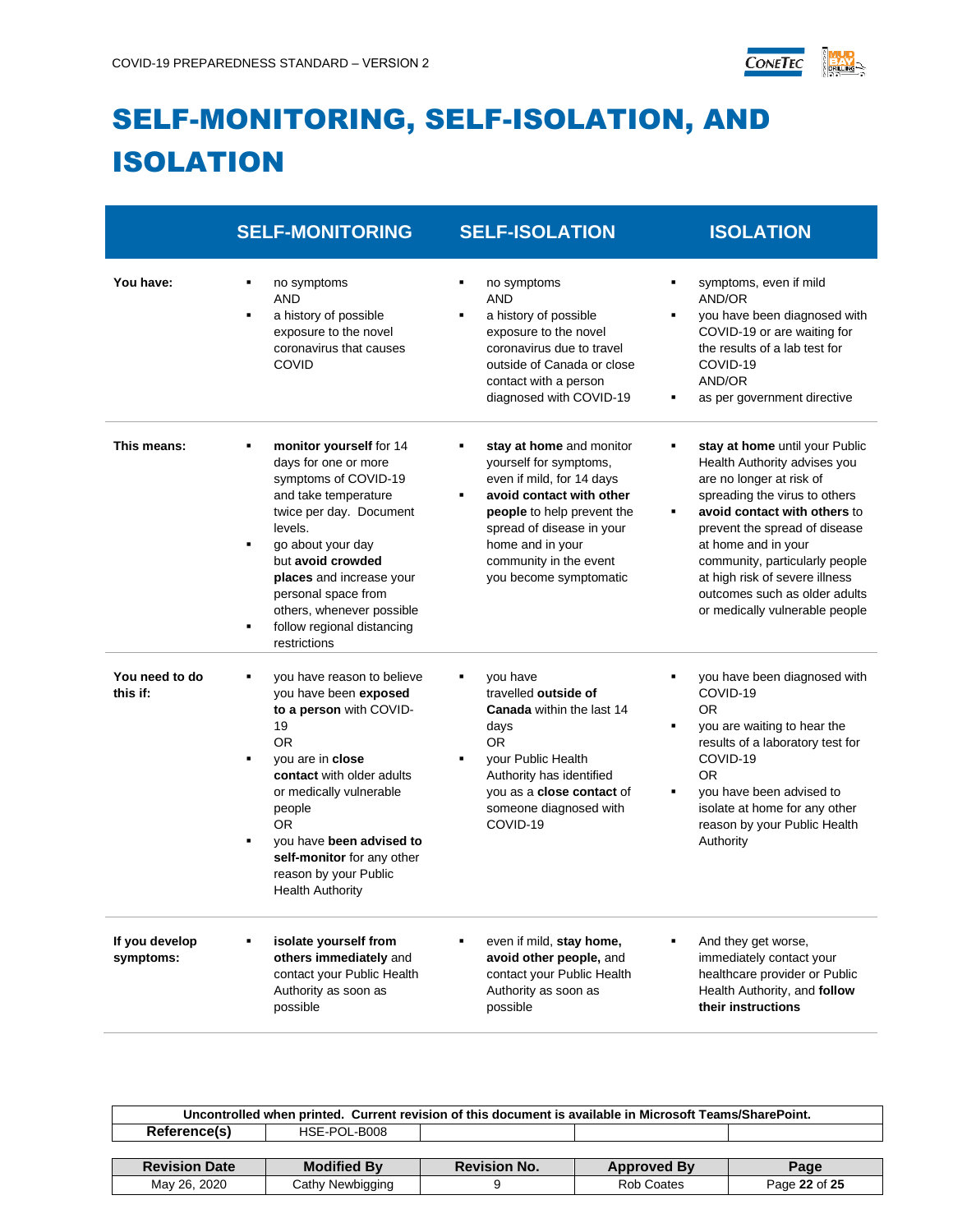

### <span id="page-22-0"></span>PREMOBILIZATION QUESTIONNAIRE

In times of COVID-19 concerns we must have a checklist for staff to complete before they attend work. Regions must provide a similar questionnaire for their staff. Frequency is established by regions. The direction is typically based project by project:

In the past 14 days, have you had any of the following symptoms:



- **Fever**
- **Cough**
- **Difficulty breathing**
- Pneumonia (infection of the lungs)

In the past 14 days, have you:

- **Traveled internationally**
- Been in contact with a person who recently traveled internationally
- Been in contact with a person who became ill after returning from any international travel
- Been in contact with a person who was diagnosed with COVID-19



- Been in contact with any person who has an undiagnosed respiratory illness or being tested for COVID-19
- Visited a health care facility where there have been positive cases of COVID-19
- Been tested for COVID-19

**If any of the questions result in a 'yes' they are immediately asked not to report to work and follow the directions of the Exposure Reporting and Matrix section.** 

| Uncontrolled when printed. Current revision of this document is available in Microsoft Teams/SharePoint. |                    |                     |                    |               |  |
|----------------------------------------------------------------------------------------------------------|--------------------|---------------------|--------------------|---------------|--|
| Reference(s)                                                                                             | HSE-POL-B008       |                     |                    |               |  |
|                                                                                                          |                    |                     |                    |               |  |
| <b>Revision Date</b>                                                                                     | <b>Modified By</b> | <b>Revision No.</b> | <b>Approved By</b> | Page          |  |
| May 26, 2020                                                                                             | Cathy Newbigging   |                     | Rob Coates         | Page 23 of 25 |  |

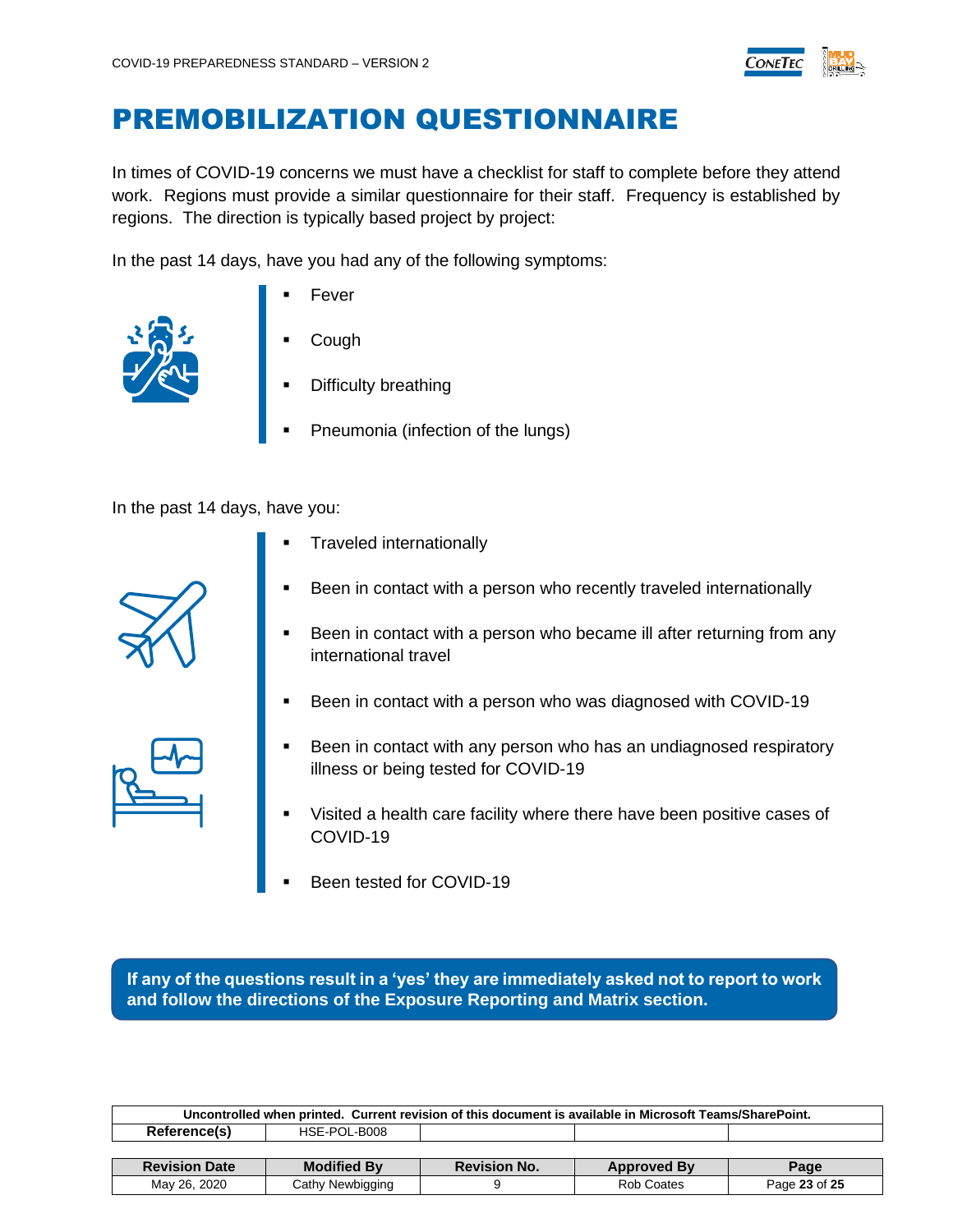

#### <span id="page-23-0"></span>EXPOSURE REPORTING

If any of the symptoms in this document are experienced, reports must be submitted into a case study tracker. If the person cannot complete the tracking information, the manager or another person may complete the form on your behalf.

Below are the listed considerations for case reporting:

- C0 Positive lab result (Confirmed, presumptive, or diagnosed based on symptoms)
- C0 Close contact with 0th-degree patient AND exhibiting symptoms of COVID-19
- C1 Close contact with 0th-degree patient
- C1 Exhibiting symptoms of COVID-19
- C1 Have travelled internationally in the past 14 days
- R0 Completed self-isolation period
- R0 Negative laboratory result
- R0 Two consecutive laboratory results

**We have developed the following matrix to help staff understand and classify what actions are required given various conditions or events that we might encounter. This matrix must be followed during this crisis.**

| Uncontrolled when printed. Current revision of this document is available in Microsoft Teams/SharePoint. |                    |                     |                    |               |  |
|----------------------------------------------------------------------------------------------------------|--------------------|---------------------|--------------------|---------------|--|
| Reference(s)                                                                                             | HSE-POL-B008       |                     |                    |               |  |
|                                                                                                          |                    |                     |                    |               |  |
| <b>Revision Date</b>                                                                                     | <b>Modified By</b> | <b>Revision No.</b> | <b>Approved By</b> | Page          |  |
| May 26, 2020                                                                                             | Cathy Newbigging   |                     | <b>Rob Coates</b>  | Page 24 of 25 |  |